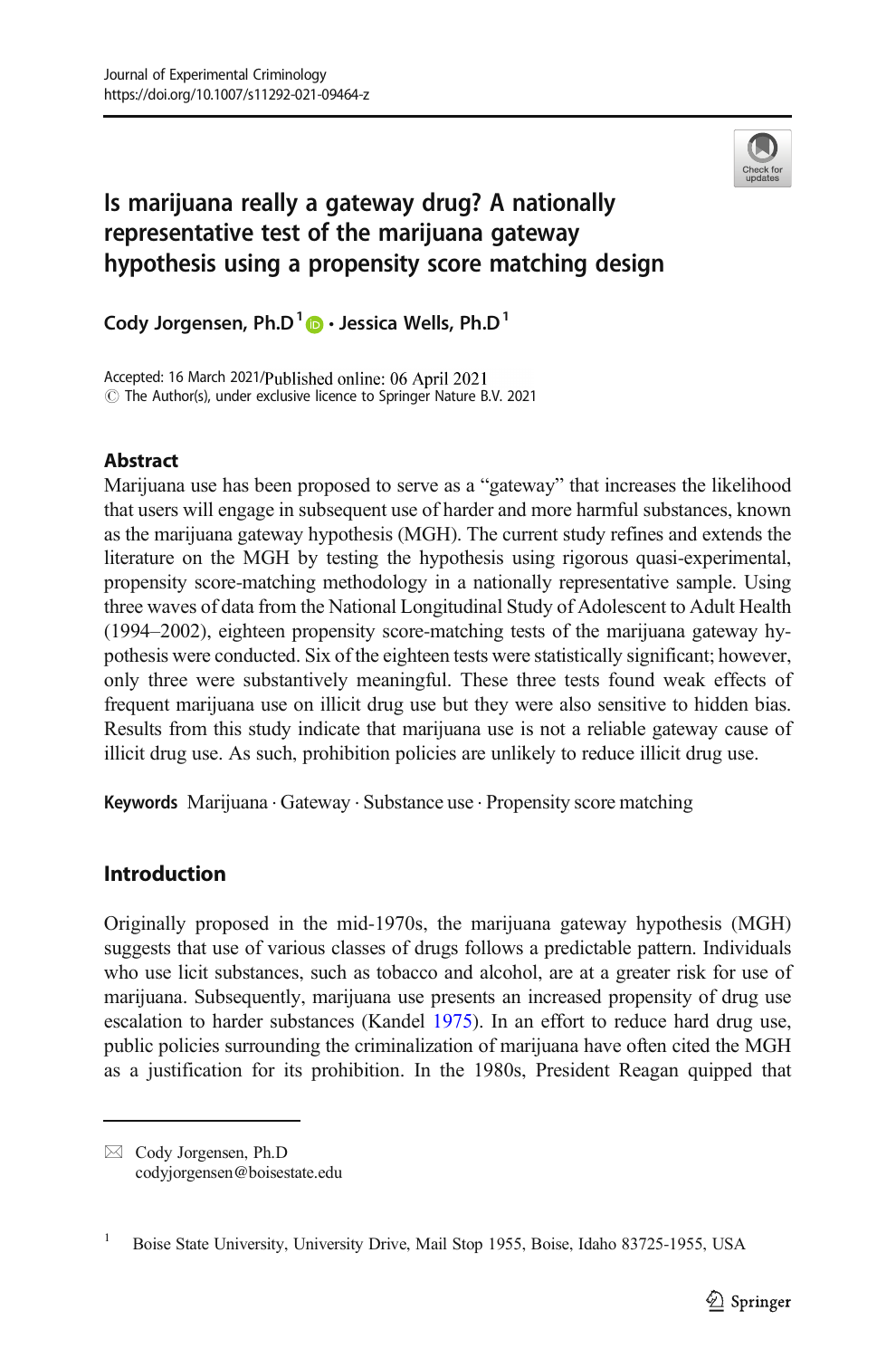marijuana may be the most dangerous drug because it was a gateway to harder drugs and the argument is still commonly presented. This marijuana gateway hypothesis currently remains a consistent justification for harsh policies controlling the plant.

Despite the proliferation of policies based on the MGH, research suggests that MGH arguments may not be as accurate as widely assumed. Rather, research suggests that while there may be an association between marijuana and other drug use, causal arguments are not strongly supported. If marijuana use causes hard drug use, there must be an association that includes correlation and temporal ordering that is not explained by other external variables. Competing models, such as the common liability model, suggest that while there is an association between marijuana use and hard drug use, this can largely be explained by other risk factors, or "third" variables (Vanyukov et al. [2003\)](#page-17-0).

Research generally finds support for the correlational and temporal aspects of the MGH. This aspect is commonly referred to as sequencing. However, sequencing is not causal. For example, people who ride motorcycles rode bicycles prior. Additionally, before we ride bicycles, we typically ride a tricycle. There is a sequence: tricycle to bicycle to motorcycle. Yet, no one would intuitively think that riding a tricycle causes riding a bicycle and that riding a bicycle causes riding a motorcycle. There are a host of other variables related to motorcycle riding that have not been taken into account. As such, the MGH is plagued by issues associated with spuriousness calling into question any claims of causality. While a body of research has attempted to control for extraneous variables that could explain the association between marijuana use and subsequent hard drug use, these attempts have been rather methodologically limited. For example, in a study that found little evidence in support of the gateway hypothesis, Nkansah-Amankra and Minelli [\(2016\)](#page-16-0) examined this process using generalized estimation models. Although they attempted to directly control for a number of potential confounds, the variety and complexity of potential extraneous confounds limits the ability to fully understand the extent to which the MGH may occur.

Improvements in the salience of findings regarding the MGH are needed in order to better understand the complex relationship between marijuana and hard drug use and to discover if that relationship is causal. The current study advances this body of research by applying propensity score matching to a longitudinal, nationally representative sample. The founder of the MGH has been critical of MGH research making appeals to spuriousness: "In practice, control for all relevant confounding factors is an ideal that cannot be achieved, because the critic can always invoke the lack of control for important non-measured factors" (Kandel [2003](#page-16-0), p. 470). The propensity score matching (PSM) methodology of the current study provides a viable alternative to traditional approaches (e.g., regression analysis using unbalanced data) in testing the MGH when true experimental methods are not an option. PSM is a selection on observables method based on the counterfactual approach to hypothesis testing that allows researchers to estimate causal effects (Apel and Sweeten [2010;](#page-15-0) Heckman and Hotz [1989\)](#page-16-0).

#### Literature review

Previous research indicates that marijuana use is associated with long-lasting detrimental effects on a variety of life domains. Among others, marijuana use has been found to be associated with decreased educational attainment, unemployment, and reduced IQ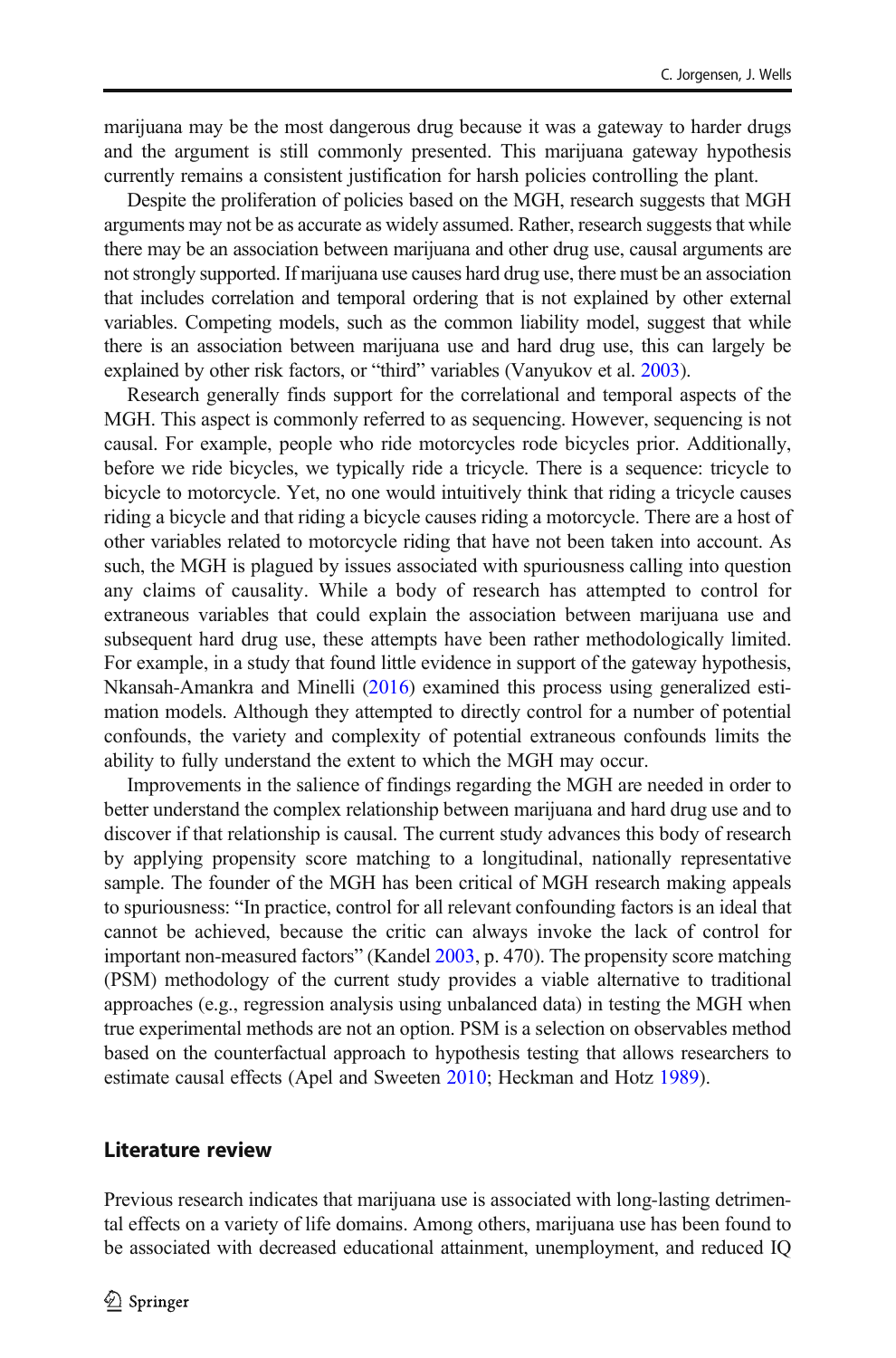and working memory (Castellanos-Ryan et al. [2017](#page-15-0); Fergusson and Boden [2008;](#page-16-0) Horwood et al. [2010;](#page-16-0) Lynskey and Hall [2000;](#page-16-0) Solowij and Battisti [2006;](#page-17-0) Townsend et al. [2007;](#page-17-0) van Ours and Williams [2009;](#page-17-0) Zhang et al. [2016](#page-17-0)). Research also indicates that marijuana use is associated with hard drug use. As proposed by Kandel [\(1975\)](#page-16-0), the marijuana gateway hypothesis may be useful in explaining this pattern of progression of substance use. The MGH suggests that substance use follows a predictable pattern from licit drug use, such as nicotine and alcohol, to marijuana, to other hard drug use. According to the MGH, the use of marijuana causes an increased risk for the use of other, more dangerous drugs. Research examining the MGH largely couches this argument through adherence to either biological and psychological alterations or differential association with delinquent peers. The first of these explanations argues that marijuana causes future hard drug use by altering the individual user such that the user seeks out more potent intoxicating effects. The second argues that use of marijuana increases associations with peers that also engage in drug use and thus the user learns about and is influenced by the drug use of others. Despite this theoretical framework, there is fairly robust evidence that the MGH is flawed, at best (see generally, Mosher and Akins [2014](#page-16-0)). For the MGH to be supported, three elements of the association between marijuana use and harder drug use must be established: correlation, sequencing, and non-spuriousness. While the theoretical framework and research testing the MGH is largely in support of these first two elements, discord in the field continues concerning whether the progression from marijuana use to hard drug is actually causal due to the potential contribution of one or more extraneous variable on both marijuana and other drug use.

#### Correlation and sequencing

The association and sequencing of marijuana use and hard drug use is fairly robust. Research has found that individuals that initiate marijuana use before the age of 21 were 157 times more likely to engage in subsequent hard drug use. Furthermore, those that initiate marijuana use after 21 were 24 times more likely to engage in subsequent hard drug use (Morral et al. [2002](#page-16-0)). This finding has been replicated in longitudinal, adolescent research that also suggests that marijuana use significantly related to later hard drug use. Studies limiting examination of correlation and sequencing of drug use trajectories to adolescents have found support for these two elements of the MGH (Choo et al. [2008\)](#page-15-0). Evaluations that extend further into the life course have found similar support for correlation and sequencing (Degenhardt et al. [2009;](#page-15-0) Deza [2015;](#page-15-0) Fergusson et al. [2015](#page-16-0); Fergusson et al. [2006](#page-16-0); Fergusson and Horwood [2000;](#page-16-0) Lessem et al. [2006\)](#page-16-0). Extending from age 15 to 35, evaluation of the longitudinal Christchurch Health and Human Development Study (CHDS) found a significant association between earlier marijuana use and later hard drug use (Fergusson et al. [2015\)](#page-16-0). While this supports correlation and sequencing of marijuana and hard drug use, this research also suggests that if the MGH holds, this process is dynamic across the life-course with earlier use initiation being more deleterious than later onset marijuana use.

While the vast majority of marijuana users never escalate to later hard drug use, the majority of those who engage in hard drug use have a history of marijuana use (Fergusson et al. [2015](#page-16-0)). Analysis of drug use trajectories has found that, while marijuana use is a significant predictor of later hard drug use for a small group of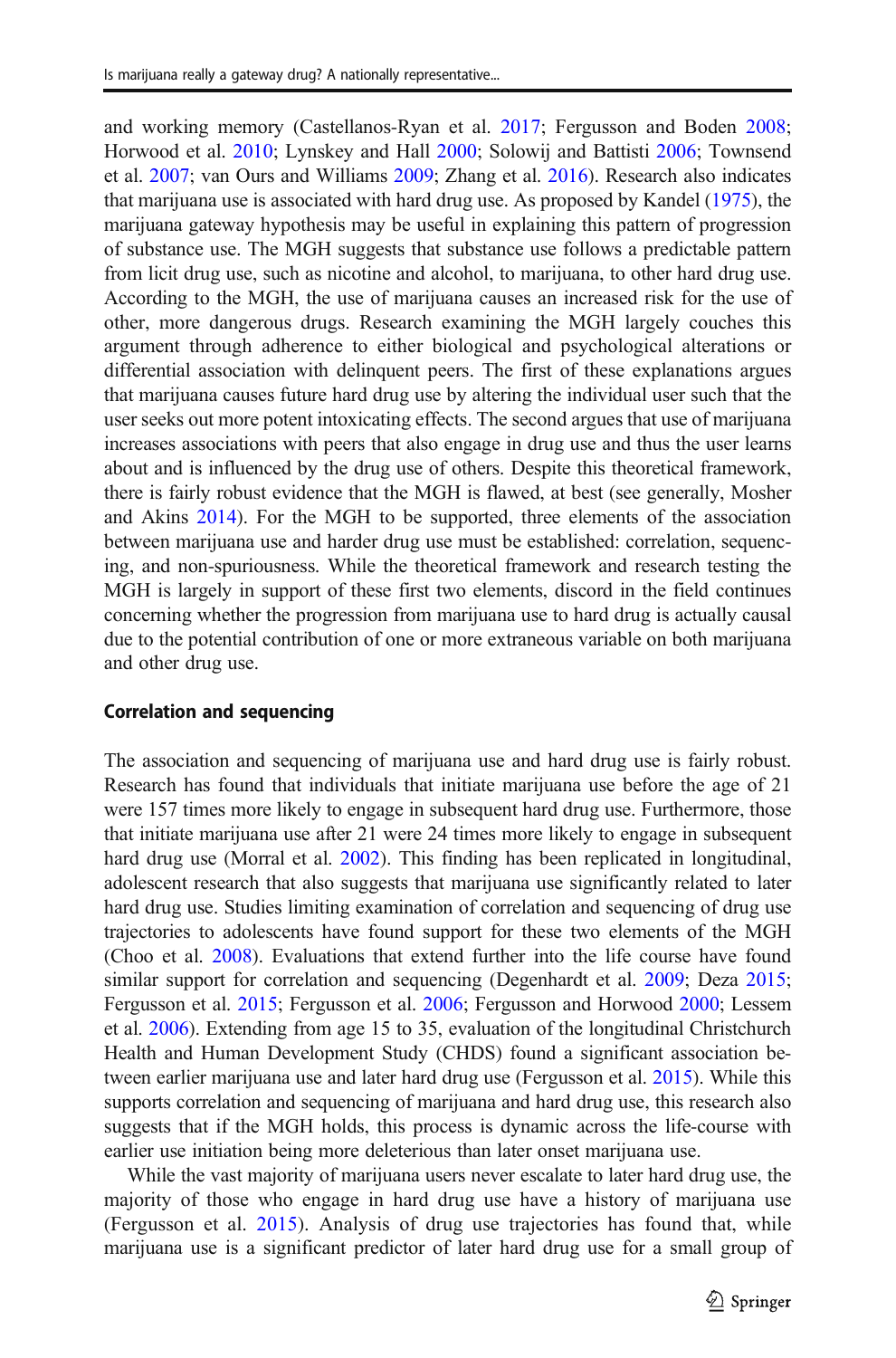individuals, the risk of hard drug use following marijuana use is minimal for a much larger proportion of individuals (Melberg et al. [2010\)](#page-16-0). Some studies have found moderate estimates wherein approximately 29% of marijuana users continue on to harder drug use (Golub and Johnson [2002](#page-16-0)). Despite these variations in the effect of marijuana use on hard drug use, there is ample evidence that among hard drug users, marijuana use does vastly precede hard drug use. A study of the National Household Survey of Drug Abuse (NHSDA) found that only 1.6% of hard drug users initiated hard drug use prior to use of marijuana (Morral et al. [2002](#page-16-0)). A study of the CHDS similarly found that only 1% of hard drug users aged 15–21 did not previously engage in marijuana use (Fergusson and Horwood [2000\)](#page-16-0).

While the normative sequential pattern suggested by the MGH may have some merit with low-level users, more severe patterns of use have been found to deviate from the expected sequence—that is, those with more severe drug use patterns may initiate illicit substance use prior to licit substance use. Although few studies have examined this reverse patterning, the sequence has been explained by variation in neighborhood physical environment and exposure to drugs as well as neglectful parents (Tarter et al. [2006\)](#page-17-0). This sequencing may also be explained by measurement variation in which more chronic hard drug users are less likely to follow the "typical" pattern from licit drug use, to marijuana, to hard drug use (Golub and Johnson [2002](#page-16-0)).

#### Non-spuriousness

Common liability explanations for the association between marijuana and hard drug use suggest that marijuana use does not cause hard drug use. Rather, there is some individual or collective "third" variable that explains use of both marijuana and hard drugs. If this "third" variable is capable of explaining increased liability for substance use, the MGH cannot stand on causal grounds (Vanyukov et al. [2003](#page-17-0), [2012\)](#page-17-0). While support for correlation and sequencing is strong, and supportive of MGH, research regarding "third" variable explanations casts doubt on the validity of MGH. Again, the MGH is a causal argument stating that marijuana use causes hard drug use.

Variation in marijuana use patterns may be explained by a host of individual characteristics that vary between early and chronic marijuana users and those with no use, late-onset use, and occasional marijuana use (Hall and Lynskey [2005](#page-16-0)). In a longitudinal study of male adolescents and young adults, those who initiated marijuana use before the age of 22 affiliated with more delinquent peers, were less involved in school, and were generally more deviant than other participants (Tarter et al. [2006\)](#page-17-0). More recently, chronic marijuana use trajectories were found to be associated with increased sensation seeking, emotional dysregulation, and unconventional behavior (Brook et al. [2016\)](#page-15-0). These factors are particularly relevant to claims of spuriousness in the MGH as there appears to be a dose-dependent response. That is, individuals with chronic use are more likely to engage in subsequent hard drug use as compared to those with lower-level usage patterns (Fergusson et al. [2015;](#page-16-0) Fergusson and Horwood [2000;](#page-16-0) Morral et al. [2002;](#page-16-0) Ward et al. [2010\)](#page-17-0). An obvious explanation for this observed pattern is self-control (Gottfredson and Hirschi [1990](#page-16-0)). Those lower in self-control are more likely to frequently use marijuana and to use hard drugs than those with higher levels of self-control thereby rendering the relationship between frequent marijuana use and hard drug use possibly spurious.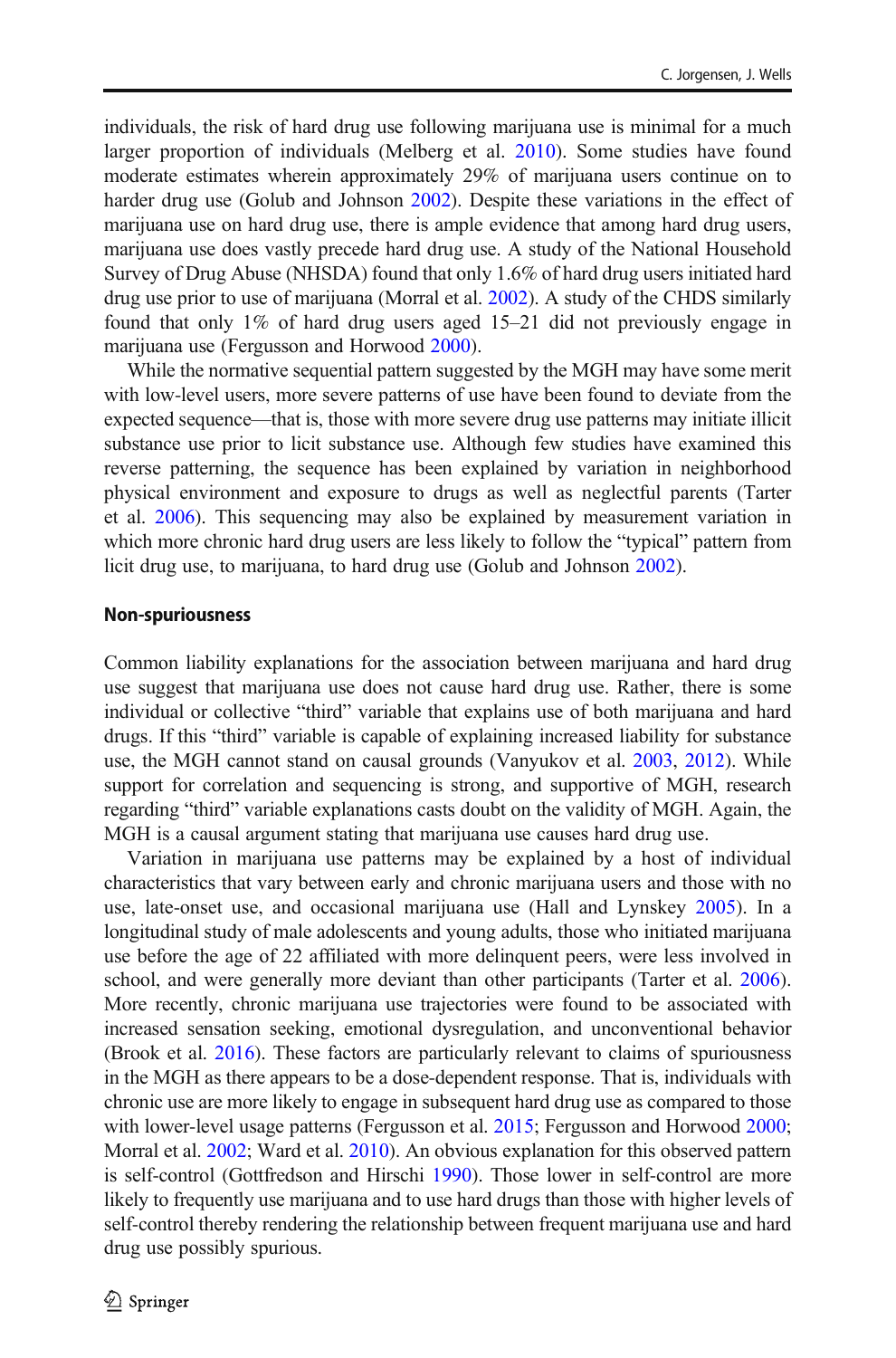Genetically informed models also highlight the potential for third-variable explanations. An analysis of sibling pairs, discordant for marijuana use, found that a significant proportion of the association between adolescent marijuana use and later hard drug use was attributable to shared environmental effects between sibling (i.e., parenting, family, and neighborhood effects) (Lessem et al. [2006\)](#page-16-0). Further research has shown that the majority of shared environmental effects on marijuana use initiation and abuse are attributable to neighborhood effects (Gillespie et al. [2009](#page-16-0)). In another early study examining twins discordant for marijuana use, Lynskey et al. ([2003\)](#page-16-0) found that genetic and shared environmental influences were negligible. As such, they found support for the MGH. More recently, however, Cleveland and Wiebe ([2008](#page-15-0)) improved on a host of methodological weaknesses of Lynskey et al. ([2003](#page-16-0)). Using data from the National Longitudinal Study of Adolescent to Adult Health (Add Health), the authors found that the trajectory of drug use could not be explained by the MGH, but rather, was largely heritable (Cleveland and Wiebe [2008](#page-15-0)).

Collectively, this research suggests that there may be important variation in individuals' characteristics between those marijuana users and non-users as well as those who subsequently progress to hard drug use. Despite a large body of literature arguing that third-variable explanations account for the marijuana-hard drug use association, some research controlling for such factors continues to find an association between early marijuana use and later hard drug use. In an analysis of the National Drug Use and Health data using a "subject-as-own-control" method, O'Brien, Comment, Liang, and Anthony ([2012](#page-16-0)) found that marijuana use was a significant predictor of cocaine use. Similarly, analysis of the National Youth Survey controlling for variables from strain, social bonding, and differential association theories found a significant effect of marijuana use on later hard drug use (Rebellon and Gundy [2006](#page-16-0)).

Given the mixed evidence regarding "third" variable explanations, further research that allows for causal inference is needed to examine whether elements of common liability may account for the association between marijuana use and later hard drug use. The current study presents the first study to use propensity-score matching, allowing for causal inference. Analyzed in this way, we examine the MGH as it relates to the use of marijuana causing the use of harder drugs using a nationally representative dataset. While this approach has been utilized in other research testing similar processes, see (Timberlake et al. [2009\)](#page-17-0), the strength of this approach has not been used frequently to inform the MGH. Utilizing longitudinal data from a nationally representative sample, the current study tests the MGH by systematically controlling for a host of potential common liability factors. It should be noted that PSM is a selection on observables method and is subject to omitted variable bias if relevant antecedents are absent in the vector of covariates. However, PSM differs from traditional regression based methods by following a counterfactual approach that approximates the randomized control trial, the standard for establishing causality. As such, the PSM approach allows for causal inference estimation.

### **Methods**

The data examined for this analysis come from the publicly available National Longitudinal Study of Adolescent to Adult Health (Add Health), a nationally representative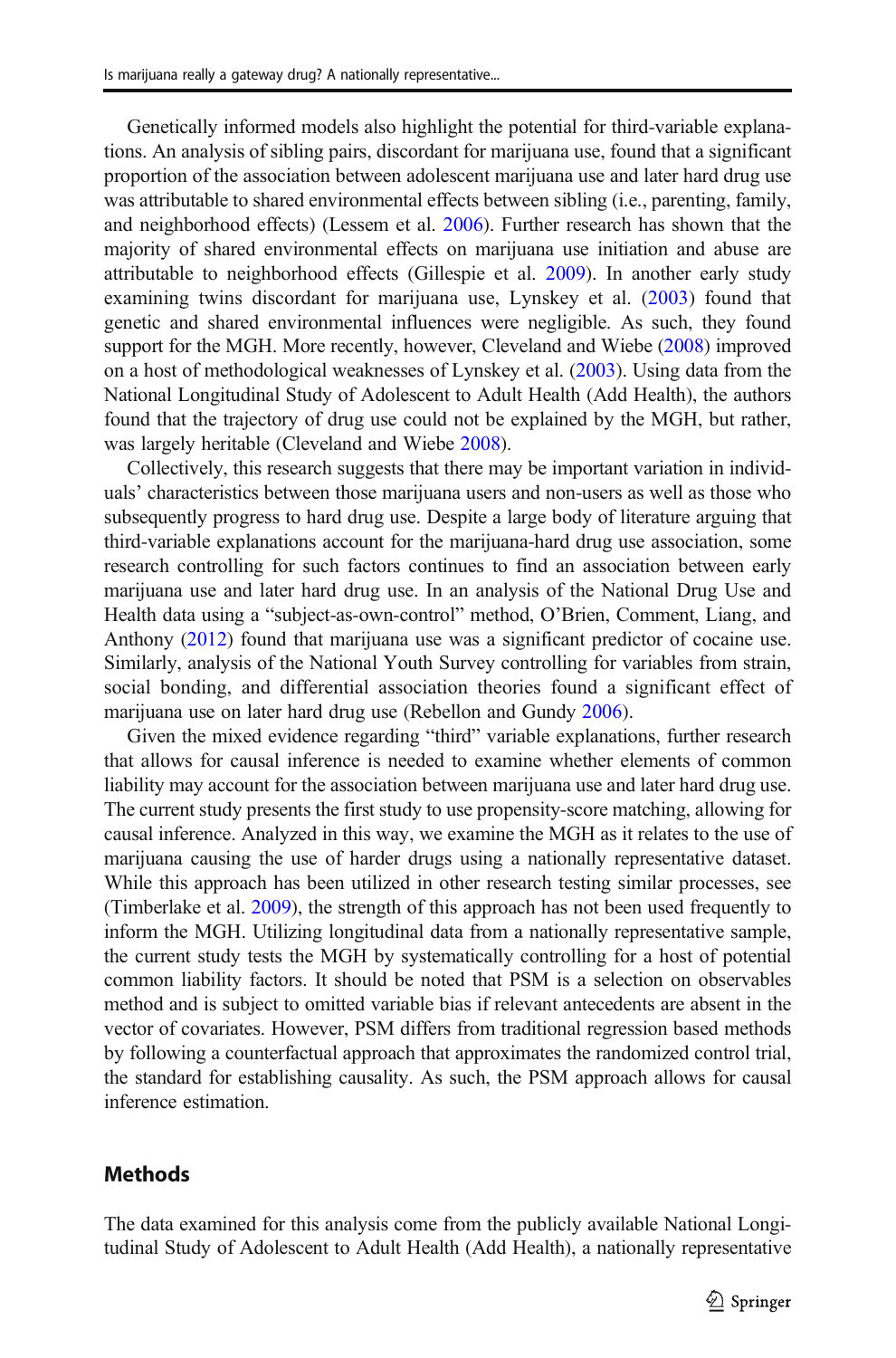multi-wave cohort study (Udry [2003](#page-17-0)). The first three waves of data were included in this analysis. The available data from wave IV were not used because participants have aged out of the age-crime curve by this time and it is unlikely that including wave IV would produce any unique findings that were not discovered using the first three waves<sup>1</sup>. The first wave of data was collected between 1994 and 1995, when respondents were between 7th and 12th grades. The second wave of data was collected 2 years later. Data from wave III were collected between 2001 and 2002. The Add Health covers a wide range of topics interesting to social scientists including demographics, crime/delinquency, substance use, family life, personality traits, neighborhood context, etc. Sample sizes for the three waves were 6360, 4749, and 4865, respectively. Sample size attrition observed in this study is a common limitation of large scale longitudinal studies. At wave I, 49% of the sample was male and 66% of the sample was white. Demographic representivity remains rather consistent across waves<sup>2</sup>.

#### Measures

The independent/treatment variable in this study was marijuana use. The frequency of use was recoded for this study at three different usage levels. The first usage level measured whether or not respondents had used marijuana within the last 30 days  $(0 =$ no,  $1 = yes$ ). Any lifetime use of marijuana was not chosen as an independent variable. This was done to limit recall bias, ensure that covariates were antecedent to the treatment, and to save space in the manuscript. We reasonably assumed that individuals who used hard drugs did not stop using marijuana. The second usage level captured recreational or moderate marijuana use measured as use of marijuana more than once but less than 5 times within the last 30 days were coded  $(0 = no, 1 = yes)$ . The third usage level measured heavy/frequent marijuana use measured as use of marijuana five or more times within the last 30 days  $(0 = no, 1 = yes)$  which captures the top quartile of marijuana use. These three usage levels represent the treatment variable from a quasiexperimental context. The categorical measurement strategy was necessary to differentiate frequent marijuana users from infrequent marijuana users. The literature discussed in the prior section shows that the likelihood of graduating to harder drug use is higher for frequent marijuana users. This measurement approach allows for a kind of "tipping point" test of the MGH. After all, it could be the case that the MGH holds only for frequent marijuana users but not for infrequent marijuana users.

The dependent/outcome variable, illicit/hard drug use, was assessed by asking participants about their frequency of cocaine, methamphetamine, and heroin use. Prevalence of illicit/hard drug use was captured dichotomously in what is conceptualized as the recreational hard drug use variable  $(0 = no$  illicit/hard drug use,  $1 =$  illicit/ hard drug use once or twice within the past 30 days). The second usage level measured heavy/frequent illicit drug use measured as use of any hard drug three times or more within the last 30 days which captures the top quartile of the illicit drug use distribution. Given the distribution of drug use, using the top quartile as a cutoff point was the most reasonable choice. Doing so discriminated between frequent and infrequent users

 $\frac{1}{1}$  Additionally, included wave IV would add a substantial amount of length to the manuscript.

 $2$  Readers may consult the documentation provided by the Add Health study at their website (see the Appendix 1).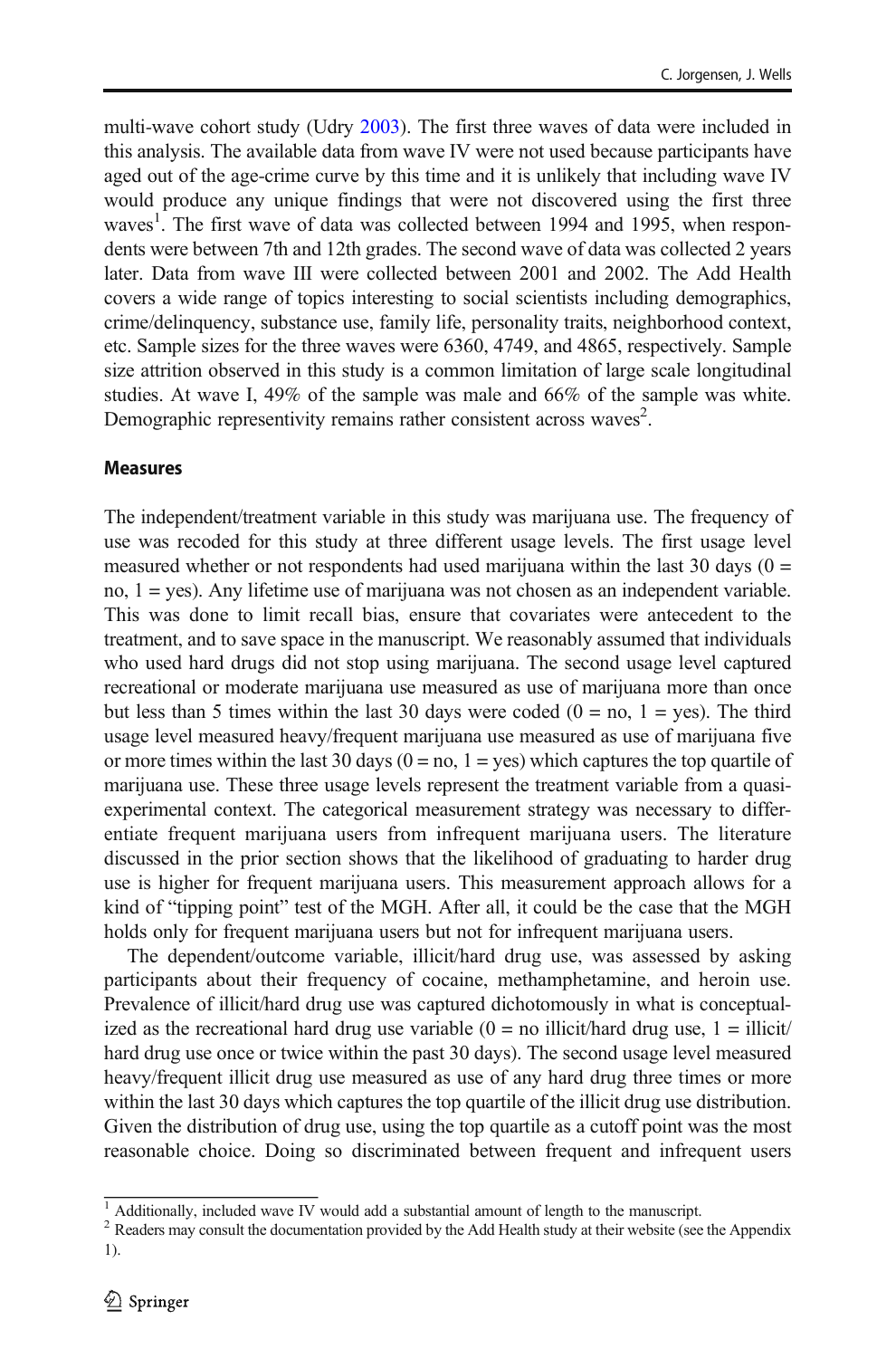| Drug use                | W1      | W <sub>2</sub> | W3    |
|-------------------------|---------|----------------|-------|
| Any marijuana use       | 13%     | 15.1%          | 21.8% |
| 1-4 marijuana uses      | $7.5\%$ | 8.8%           | 11%   |
| 5+ marijuana uses       | 6%      | 6.9%           | 12%   |
| $1-2$ illicit drug uses | 3.8%    | 3.8%           | 6.4%  |
| 3+ illicit drug uses    | 2.2%    | $1.7\%$        | 3.2%  |

Table 1 Percentage of sample by type and level of drug use within the last 30 days

considering our conceptualization while also providing enough observations in each group for comparison purposes. The categorical measurement strategy for the dependent variable follows the logic of the independent variable. These measures represent the outcome variable from a quasi-experimental context. Table 1 below shows the percentages of the sample that fall into these measures at each wave.

Categorizing the independent and dependent variables was necessary to meet the goals of this analysis and to examine whether or not a "tipping point" into the gateway effect exists. For example, it may be the case that infrequent marijuana use has no gateway effect but frequent use does. Categorizing the variables of interest makes testing this effect fairly straight forward. Additionally, the continuous distributions of both marijuana use and illicit drug use are extremely skewed.

The vector of covariates included 33 controls including various measures of demographics, crime and delinquency, tobacco and alcohol use, family life, peer associations, school and neighborhood characteristics, psychological and personality characteristics, and religiosity. Both the independent/treatment variable and dependent/ outcome variable measure drug use and both have similar covariates, meaning that both the independent variables and dependent variables are drug using behaviors and both are explained by similar theoretical constructs. The vector of covariates selected in the current study represents a comprehensive (although maybe not exhaustive) list of salient covariates. See Appendix 1 for a complete list of controls used in this analysis. The covariates selected are commonly used in substance use research and include numerous theoretically related factors predicting drug use as specified by prominent criminological theories<sup>3</sup>.

#### Missing data

In the logit models used to create propensity scores, missing data were handled via listwise deletion. This was done for a few reasons. First, listwise deletion is a standard practice in social science when working with large datasets. Second, imputation procedures are not typically ideal for PSM when using longitudinal datasets due to attrition (Kupzyk and Beal [2017](#page-16-0)). Third, few observations were missing and after dropping missing observation there were enough data to achieve sufficient common support. At wave I, all but three covariates contained less than 10% missing

<sup>&</sup>lt;sup>3</sup> See Appendix 1 for the list of the covariates used in this study. Information on how survey items were measured, response options, and descriptive statistics for each wave are readily available at the Add Health website. Refer to Appendix 1 for appropriate Internet links.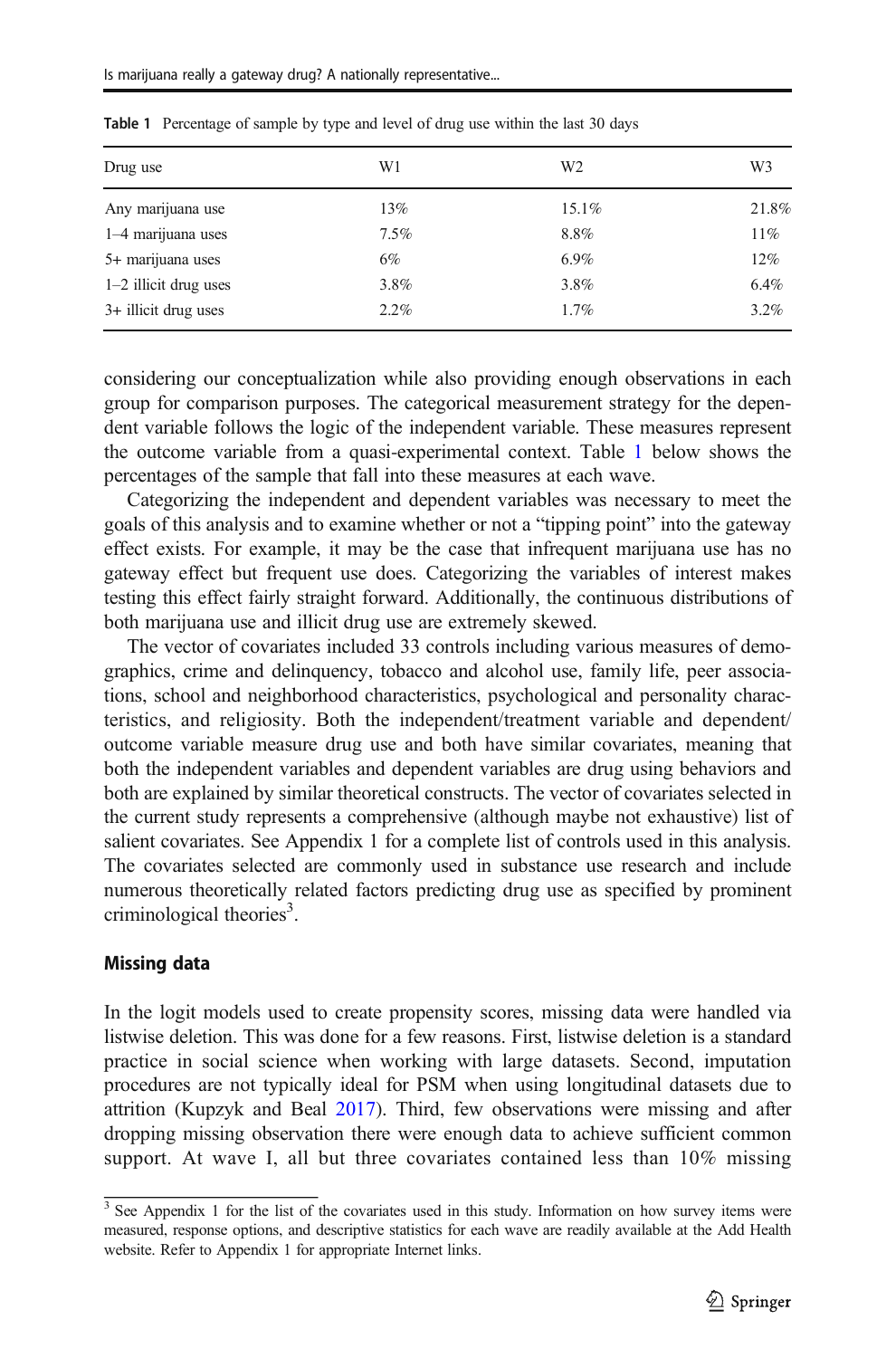observations. Most covariates had only a few percent missing. Cold relationship with the father, father's education, and condition of the neighborhood had 30%, 34%, and 29% missing cases, respectively. These covariates were included in the model since they are theoretically relevant to drug using behavior and therefore non-ignorable. Relationship with the father is an important aspect of the social bond and father's education and condition of neighborhood are indicators of the respondent's socioeconomic status<sup>4</sup>. Listwise deletion still left over 4200 observations in the logit model at wave I. Wave II had similar issues with these covariates yet still left more than 3400 observations. Participant attrition is a common reason for reduced observations in subsequent waves of data.

### Analytical strategy

The biggest limitation of the existing research testing the MGH is the lack of experimental methods. Due to practical and ethical constraints surrounding testing of the MGH using randomized control trials, a preferable alternative is to employ a quasiexperimental technique that approximates the randomized controlled trial. A quasiexperimental approach using observational data such as the Add Health data is therefore necessary to test the MGH to understand if marijuana use truly has a causal effect on hard drug use later on in life. Propensity score matching is such an alternative (Apel and Sweeten [2010](#page-15-0); Guo and Fraser [2009\)](#page-16-0). PSM improves on regression-based techniques because the test is non-parametric thereby reducing bias in the calculated effect size as compared with fitting a linear model, and, assuming adequate care has been taken to include all relevant variables, allows researchers to be more confident that findings could be causal. To the best of the authors' knowledge, no published tests of the effect marijuana use has on harder drug use that implement a PSM design using a nationally representative dataset exist. Nguyen et al. [\(2019\)](#page-16-0) used a propensity weighting approach, analyzing Add Health data to test the effect marijuana use has on daily cigarette smoking. This study is similar but different from the current study in several important ways. First, Nguyen et al. [\(2019\)](#page-16-0) tested a reverse MGH hypothesis, predicting that marijuana use increases the risk of cigarette smoking, which is generally regarded as less deviant given its legal status. Second, the current study assesses wave-to-wave effects across three waves. Finally, the current study refines marijuana usage by categorizing users by their level of use (past month non-users, recreational, and heavy users) to test potential variation in results that may be dependent on the frequency of use.

The current study therefore employs PSM analysis to test the MGH (i.e., marijuana causes hard drug use) using a nationally representative and longitudinal dataset. Of the 18 analyses conducted, the first six tests examine the gateway effect of three usage levels of marijuana use at wave I on two usage levels of hard drug use at wave II. The

 $4$  However, it seems that the statistically significant relationships between marijuana use and heavy drug use found in this analysis are differentially affected when considering these missing data. The correlation between recreational marijuana use at wave 1 and heavy illicit drug use at wave 3 reduced from .06 to .03 when missing values on cold relationship with the father were taken into account. This correlation reduced to .045 when missing values on father's education was taken into account. The correlation between heavy marijuana use at wave 2 and light illicit drug use at wave 3 reduced from .14 to .08 when missing values on condition of the neighborhood were taken into account. The significant results found in Tables [3](#page-10-0) and [4](#page-11-0) should be interpreted with caution.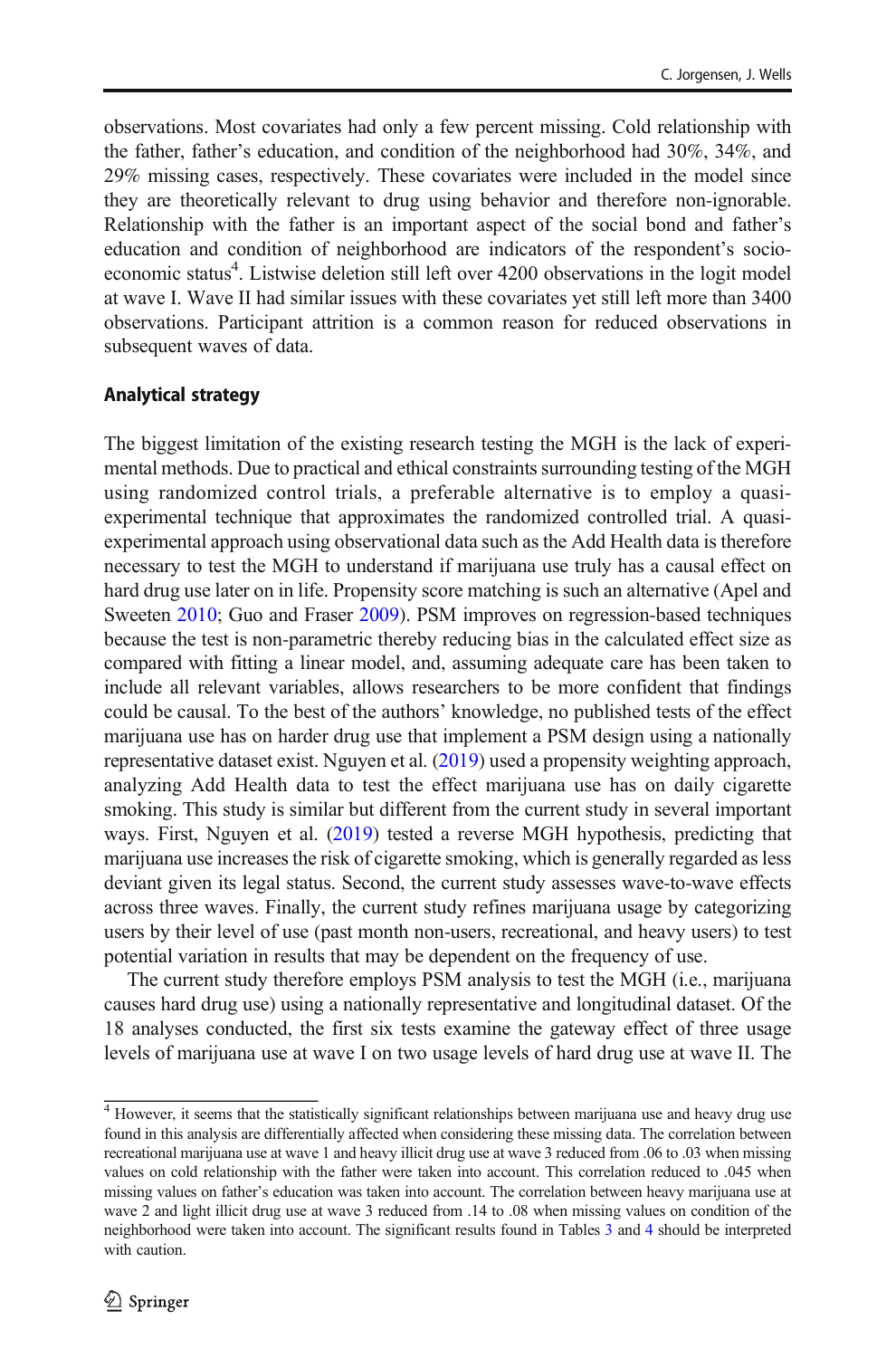next six tests assess the effect of marijuana use at wave I on hard drug use at wave III, and the following six tests identify the effect of marijuana use at wave II on hard drug use at wave III. The analyses were conducted using the *psmatch*2 and *pstest* commands in STATA 14. Logit models were employed to calculate propensity scores.

The specifications for the PSM models were selected to maximize balance and precision while maintaining a sufficient sample size of matched pairs. One-to-one nearest neighbor matching without replacement and a .01 caliper was the default specification throughout this analysis. A caliper of .01 is quite conservative and produces closely matched pairs. The advised caliper as described by Rubin ([2001](#page-17-0)) was .0525 for this study. In ten cases, this specification produced a sufficient number of matched pairs. However, this specification had to be relaxed in eight of the tests to maximize the number of matched pairs. In these cases, a .05 caliper was specified to widen the bandwidth of potential matches to be selected from and the nearest neighbor specification was increased by one unit with replacement until the maximum number of matched pairs was achieved (e.g., 1:1, 1:2, 1:3). The relaxed specifications produced less precise matches, yet were still within acceptable ranges commonly used in social science research and was necessary to obtain the most matched pairs possible (Guo and Fraser [2009](#page-16-0)). Sufficient common support and overlap between the treatment group and control group was achieved throughout this analysis. Histograms and maximum and minimum propensity score values showed that the distributions of propensity scores for the treatment and comparison groups substantially overlapped allowing for a sufficient number of matched pairs to conduct meaningful tests of the MGH<sup>5</sup>. Adding the propensity scores as a covariate did not yield more matches in the models that had fewer than 100 match pairs. The propensity scores created for matching were calculated for the appropriate wave of data used for each test. When marijuana use at wave I was being tested, propensity scores were calculated using wave I data. When marijuana use at wave II was being tested, propensity scores were calculated using wave II data. Lastly, all covariates were antecedent, or reasonably assumed to be antecedent, to the independent variable given that only marijuana use within the last 30 days was captured. The PSM models estimated an average treatment effect of the treated  $(ATT)^6$  which is the default effect calculated in the *psmatch2* command in STATA and we assumed a non-directional two-tailed test with a .05 alpha level. It could be the case that marijuana use was perceived as unpleasant by the user who therefore quit using. Covariate balance was tested via the *pstest* command which uses inferential techniques to test the difference in the mean value of a covariate prior to matching from the mean value of that same covariate after the matching algorithm has been applied. Finally, sensitivity analyses using Rosenbaum's R-bounds to check for hidden bias were completed. Hidden bias is the bias affecting the treatment effect from unobserved covariates. Testing for hidden bias assesses the robustness of the treatment effects. Although this analysis included 33 covariates to create propensity scores, it could be the case that unmeasured covariates influencing the treatment, outcome, or both could be missing.

<sup>5</sup> Histograms are not recreated here to save space but are available upon request.

 $6$  ATT = E[{E[Yi\P(Xi),Di = 1] – E[Yi\P(Xi),Di = 0]}\Di = 1]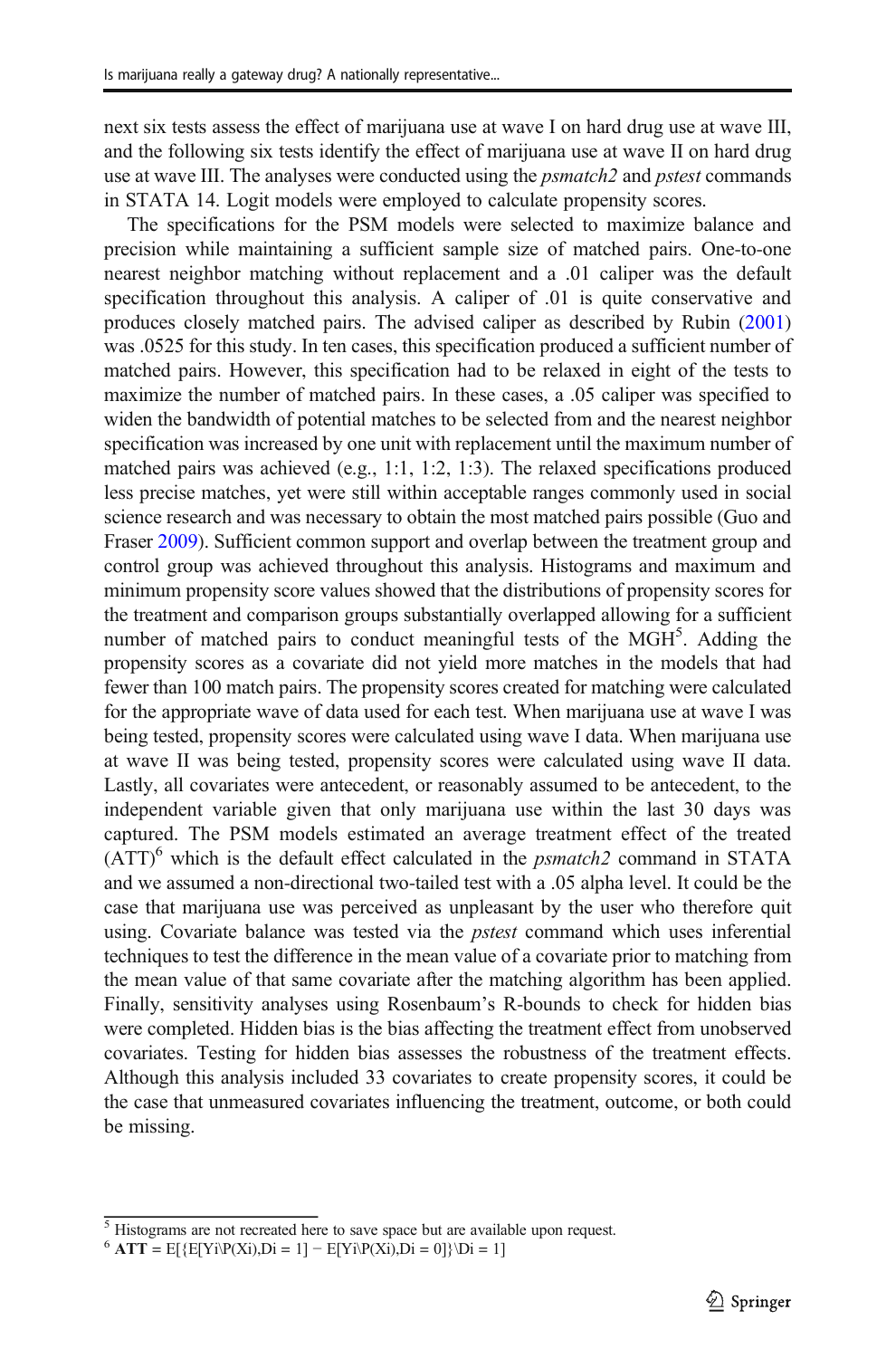| IV           | DV            | # matches | Off support  | Effect size | t    | Balance         |              |
|--------------|---------------|-----------|--------------|-------------|------|-----------------|--------------|
|              |               |           |              |             |      | UM <sup>a</sup> | $M^b$        |
| Mar. last 30 | Light illicit | 129       | 81           | .04         | 1.09 | 26              | $\Omega$     |
| Recreational | Light illicit | 112       | $\mathbf{0}$ | .05         | 1.28 | 23              | $\mathbf{0}$ |
| Heavy        | Light illicit | 82        | 16           | .08         | 1.32 | 26              | $\Omega$     |
| Mar. last 30 | Heavy illicit | 129       | 81           | .01         | .34  | 25              | $\Omega$     |
| Recreational | Heavy illicit | 112       | $\mathbf{0}$ | .03         | 1.29 | 23              | $\Omega$     |
| Heavy        | Heavy illicit | 82        | 16           | .04         | .91  | 26              | $\Omega$     |

Table 2 PSM results marijuana use at W1 on hard drug use at W2

<sup>a</sup> Number of covariates that statistically differ between the treatment group and control group prior to matching

<sup>b</sup> Number of covariates that statistically differ between the treatment group and control group after matching

### Results

The results assessing the effects of various usage levels of marijuana use at wave I on harder drug use at wave II are presented in Table 2. At wave I, the subjects of the survey were between the 7th and 12th grades. Wave II was collected 2 years later. No support for the MGH was found in these analyses as none of the tests were statistically or substantively meaningful. The treatment and control groups were balanced in these tests. The unmatched (UM) and matched (M) values for these tests suggest that prior to the matching algorithm being applied, the treatment group and control group significantly differed on 23–26 control variables. After matching, however, the treatment group and control group did not significantly differ on any control variable leaving marijuana use as the only difference between the treatment group and control group given the covariates included in the analysis.

Table [3](#page-10-0) presents the results of the effects of marijuana use at wave I on hard drug use at wave III, when the subjects of the survey were between 18 and 25 years old and at the peak to desistance portion of the age-crime curve. Light Illicit drug use at wave III was significantly predicted by wave I prevalence of marijuana use  $(ATT = .08, t = 2.41,$  $p < .05$ ), recreational marijuana use (ATT =  $.08$ ,  $t = 1.99$ ,  $p < .05$ ), and heavy marijuana use (ATT = .16,  $t = 2.37$ ,  $p < .05$ )<sup>7</sup>. Sensitivity analyses show that each of these significant effects were sensitive to hidden bias caused by an unobserved covariate. Gamma became no longer significant at the upper bound (alpha = .05) at 1.3, 1.2, and 1.3, respectively, for the findings detailed above. Of these statistically significant associations, only the association between heavy marijuana use and light illicit drug use was substantively meaningful with a treatment effect of .16 (Cooper et al. [2016\)](#page-15-0). This suggests a weak gateway effect. It should also be noted that this finding comes from the least conservative model in the series of tests in Table [3](#page-10-0) and was rather sensitive to hidden bias. This test found a maximum of 97 matched pairs using a .05 caliper and 1:2 nearest neighbor matching algorithm which resulted in the treatment group and control group being unbalanced on five control variables. The mean percentage difference between the treatment group and control group for time spent

<sup>&</sup>lt;sup>7</sup> These findings may be biased due to missing data on cold relationship with the father and father's education.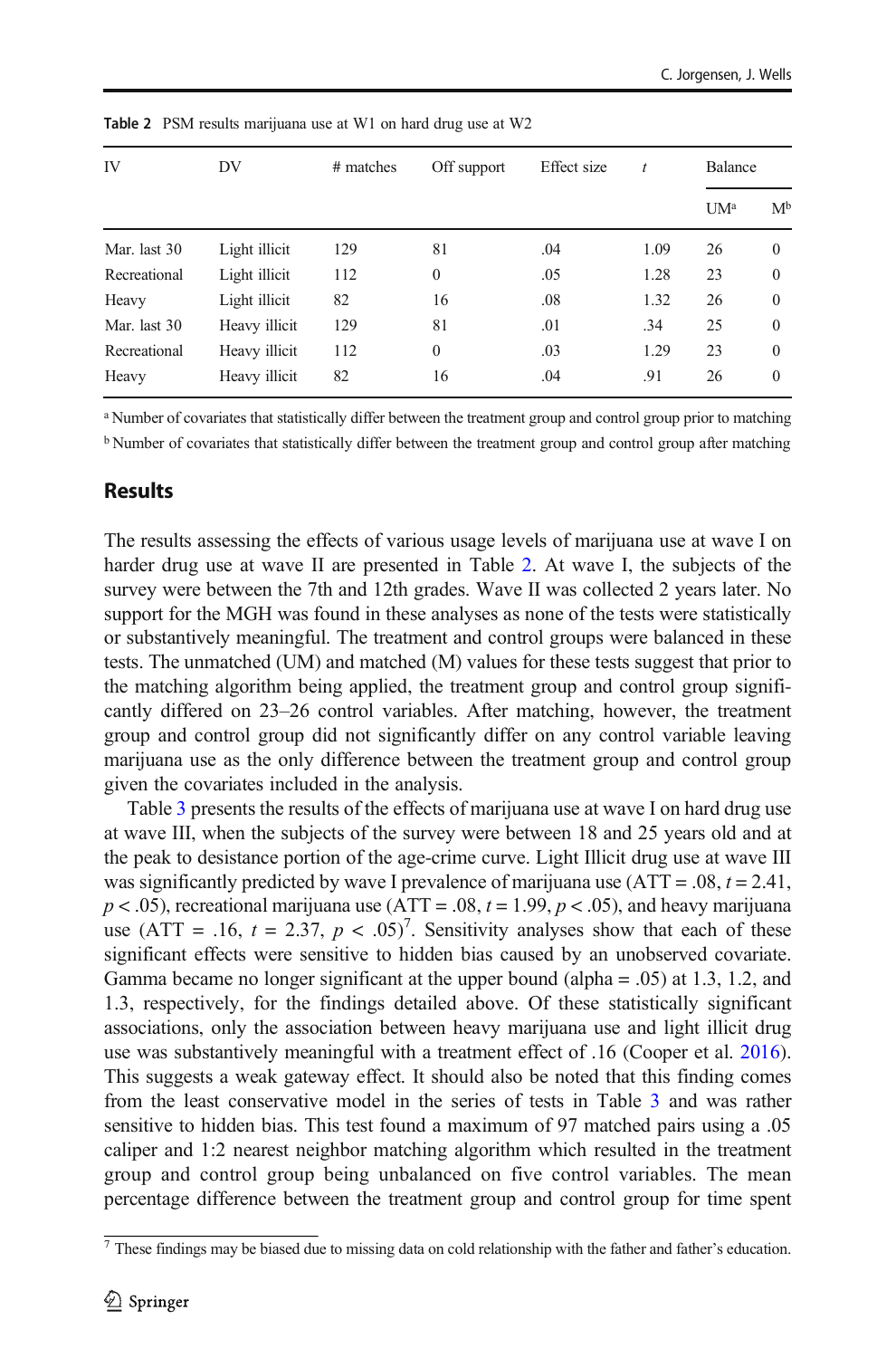| IV           | DV            | # matches | Off support | Effect size | t       | Balance |                |
|--------------|---------------|-----------|-------------|-------------|---------|---------|----------------|
|              |               |           |             |             |         | $UM^a$  | M <sup>b</sup> |
| Mar. last 30 | Light illicit | 138       | 85          | .08         | $2.41*$ | 25      | $\mathbf{0}$   |
| Recreational | Light illicit | 100       | 23          | .08         | 1.99*   | 22      | $\mathbf{0}$   |
| Heavy        | Light illicit | 97        | 3           | .16         | $2.37*$ | 25      | 5              |
| Mar. last 30 | Heavy illicit | 138       | 85          | .03         | 1.18    | 26      | $\Omega$       |
| Recreational | Heavy illicit | 100       | 23          | .05         | 1.93    | 22      | $\Omega$       |
| Heavy        | Heavy illicit | 97        | 3           | .09         | 1.56    | 26      | 4              |

<span id="page-10-0"></span>Table 3 PSM results marijuana use at W1 on hard drug use at W3

<sup>a</sup> Number of covariates that statistically differ between the treatment group and control group prior to matching <sup>b</sup> Number of covariates that statistically differ between the treatment group and control group after matching

with friends was 11%. Cold relationship with mother, alcohol use, saying prayers, and importance of religion differed by 17%, 23%, 22%, and 25%, respectively. All of which are theoretically related to drug use, therefore it was decided to leave these variables in the model. Because the mean percentage differences of these five covariates are relatively large, the link between marijuana use and illicit drug use could be spurious. Relaxing the specification of the model further also did not yield better balance. Additionally, seven years separates the IV and DV, which is a significant amount of time.

Table [4](#page-11-0) presents the results of the effects of marijuana use at wave II on hard drug use at wave III. Heavy marijuana use at wave II was associated with an increase in wave III light and heavy illicit drug use  $(ATT = .17, t = 2.28, p < .05; ATT = .11, t =$ 2.09,  $p < .05)^8$ . Sensitivity analyses show that the upper bounds became insignificant at the .05 alpha level when gamma  $= 1.5$  for both tests. Similar to the statistically significant associations found between Wave I marijuana use and Wave III illicit drug use, the statistically significant effects here were substantively weak. Again, these findings stem from the least conservative models of these tests and are somewhat sensitive to hidden bias. Further, the relaxed specification (.05 caliper; 1:2 nn matching) only found a maximum of 70 matched pairs; however, balance was achieved.

The results of this analysis also support a "tipping point" effect. Categorizing the independent and dependent variables was useful in the current study. For comparative purposes, PSM models were also estimated with illicit drug use measured continuously and the results varied from the categorical approach. For example, frequent marijuana use (measured categorically) at wave II increased frequent illicit drug use (measured categorically) at wave III. However, frequent marijuana at wave II use was not statistically associated with illicit drug use in wave III when illicit drug use was measured continuously  $(ATT = .44)$ . When illicit drug use was measured continuously at wave III, infrequent marijuana use and frequent marijuana use at Wave I had identical statistically significant treatment effects (ATT = 1.3,  $p < .05$ ). These results are different from the results shown in Table 3 measuring illicit drug use categorically

<sup>&</sup>lt;sup>8</sup> The correlation between heavy marijuana use and illicit drug use changes based on missing data according to neighborhood condition. This finding should be interpreted with caution.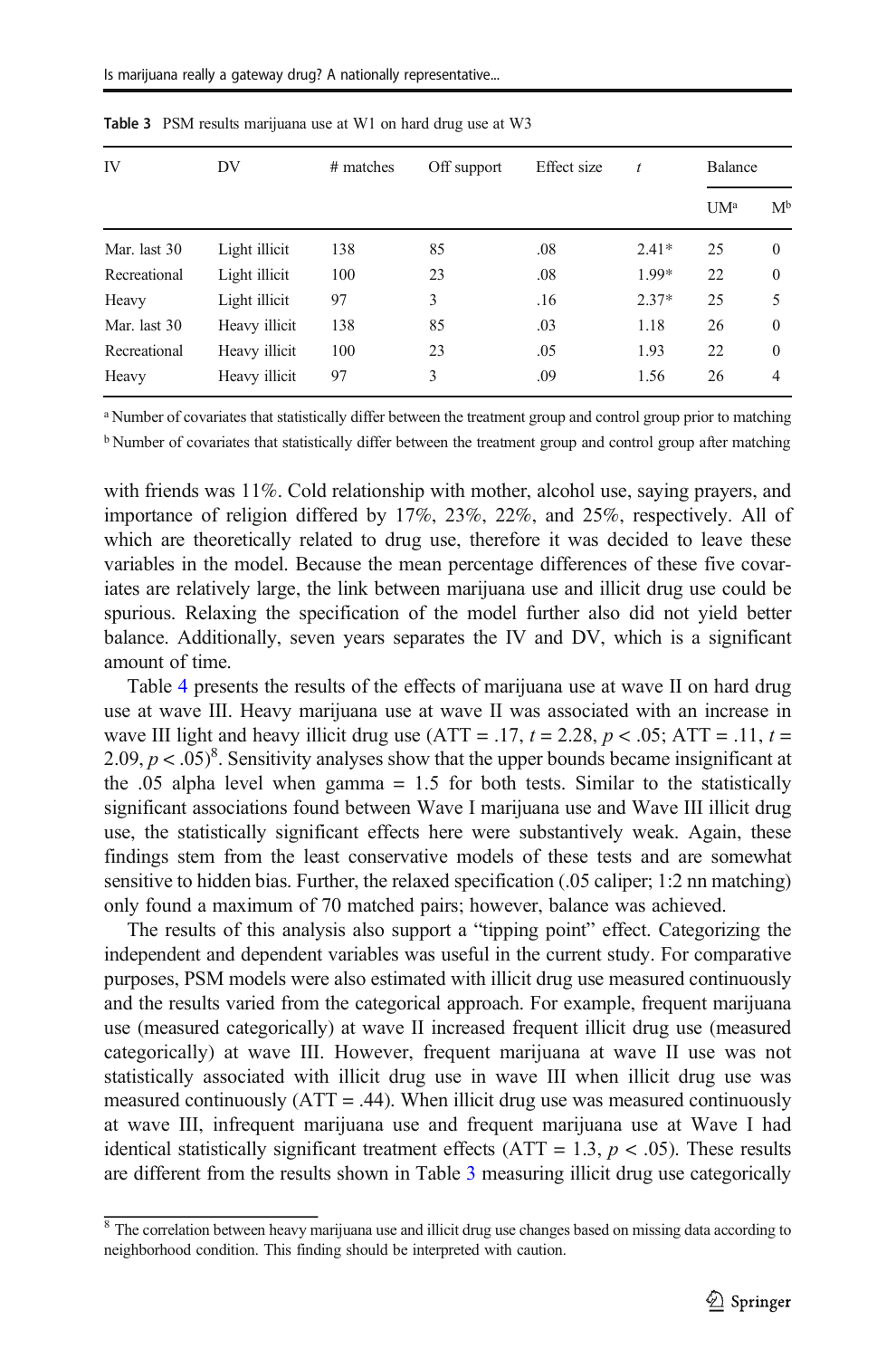| IV           | DV            | # matches | Off support | Effect size | t       | <b>Balance</b>  |                |
|--------------|---------------|-----------|-------------|-------------|---------|-----------------|----------------|
|              |               |           |             |             |         | UM <sup>a</sup> | M <sup>b</sup> |
| Mar. last 30 | Light illicit | 107       | 87          | $-.02$      | $-.43$  | 27              | $\Omega$       |
| Recreational | Light illicit | 101       | 13          | $-.06$      | $-1.18$ | 22              | $\Omega$       |
| Heavy        | Light illicit | 70        | 10          | .17         | $2.28*$ | 27              | $\Omega$       |
| Mar. last 30 | Heavy illicit | 107       | 87          | $-.02$      | $-.59$  | 27              | $\Omega$       |
| Recreational | Heavy illicit | 101       | 13          | $-.06$      | $-1.55$ | 22              | $\Omega$       |
| Heavy        | Heavy illicit | 70        | 10          | .11         | $2.09*$ | 25              | $\Omega$       |

<span id="page-11-0"></span>Table 4 PSM results marijuana use at W2 on hard drug use at W3

<sup>a</sup> Number of covariates that statistically differ between the treatment group and control group prior to matching

<sup>b</sup> Number of covariates that statistically differ between the treatment group and control group after matching

that found infrequent marijuana use did not have a substantively meaningful effect on illicit drug use, but frequent marijuana use did $^{9}$ .

To put these findings in context, PSM models were also estimated testing the independent gateway effect of both tobacco and alcohol on hard drug use. The findings from these tests nearly mimicked the findings from the marijuana gateway tests. The results are shown in Tables [5](#page-12-0) and [6](#page-12-0) below. These findings suggest that both tobacco and alcohol independently have roughly equivalent weak gateway effects on hard drug use as compared with marijuana. These findings are supportive of prior research in the public health literature that tends to find that tobacco and alcohol use are predictive of marijuana use and hard drug use (Nkansah-Amankra and Minelli [2016](#page-16-0)). If the MGH is being invoked to justify its prohibition, then the results presented in Tables [5](#page-12-0) and [6](#page-12-0) suggest the same argument could be made to prohibit the use of tobacco and alcohol, an argument unlikely to win many supporters.

### **Discussion**

Considering the findings from all 18 tests together, it can be concluded that the hypothesis that marijuana is a gateway drug is unsupported. Summarily, if marijuana "really" is a gateway drug we would expect to see stronger and more consistent causal gateway effects. These tests found no support for the MGH in 12 of the 18 tests, scant support in 3 with treatment effects less than .10, and weak support in 3 tests with treatment effects between .11 and .17. The three significant and substantive findings were weak, derived from the poorest models, did not achieve complete balance in one

 $\frac{9}{9}$  Using illicit drugs was a rare event in the sample. The large majority of respondents did not use illicit drugs. As such, there were excessive zeros in the dependent variables. Subsequent analysis on the matched samples examined whether the excessive zeros would bias the results of the propensity score models. The findings from the subsequent analysis were generally similar to those of the propensity score models. However, some differences were observed. Heavy marijuana use was not significantly related to heavy illicit drug use at any wave. Additionally, heavy marijuana use at W1 was weakly associated with light illicit drug use at W2, and having used marijuana at all in the last 30 days at W1 was weakly associated with light illicit drug use at W3. We interpret these results as generally congruent to the results of the propensity score models.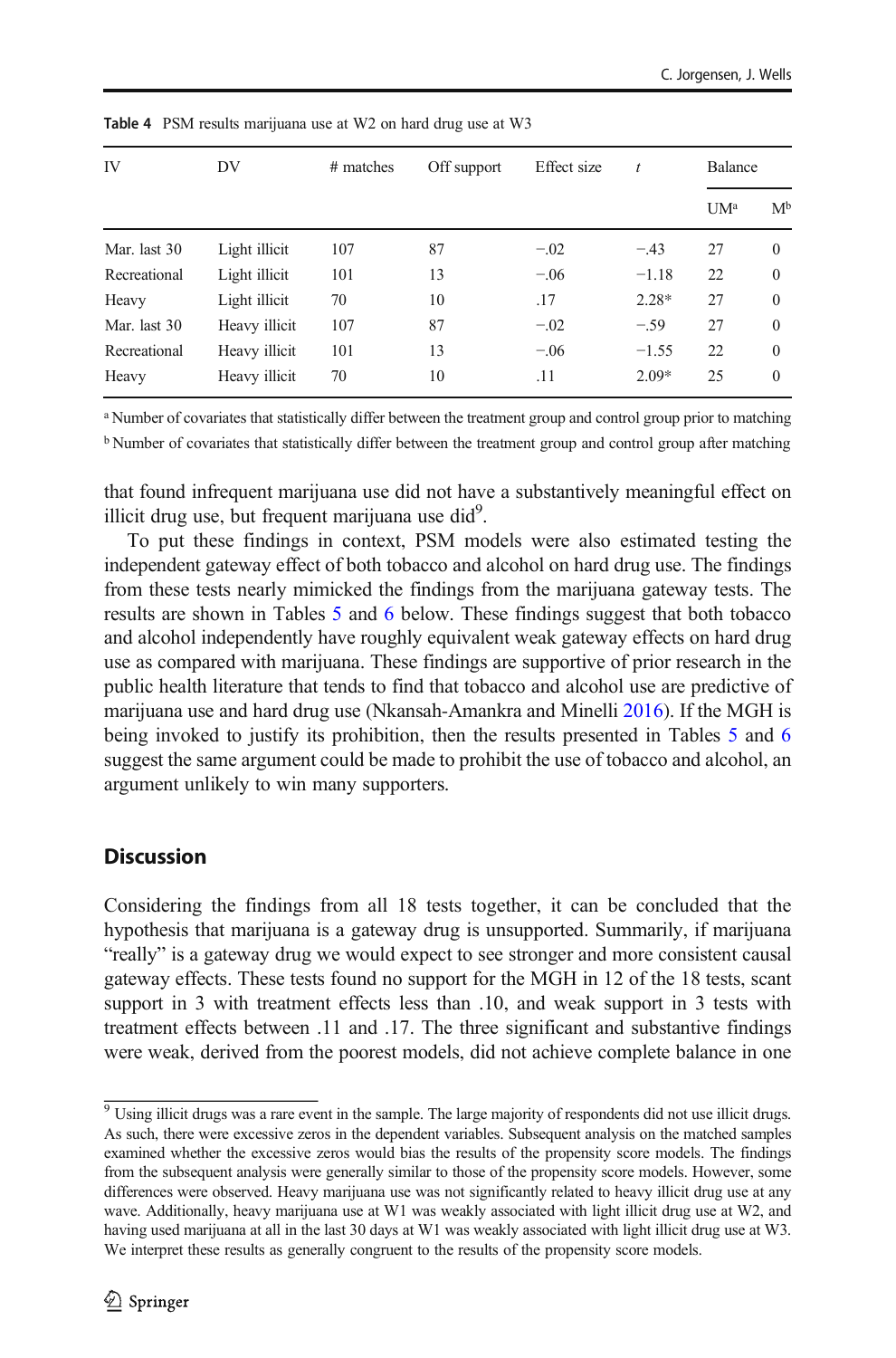| IV             | DV            | # matches | Off support | Effect size | $\boldsymbol{t}$ | Balance |                |
|----------------|---------------|-----------|-------------|-------------|------------------|---------|----------------|
|                |               |           |             |             |                  | $UM^a$  | M <sup>b</sup> |
| Light smoking  | Light illicit | 317       | 88          | .06         | 2.89*            | 27      | $\Omega$       |
| Heavy smoking  | Light illicit | 144       | 3           | .11         | $2.74*$          | 25      | $\Omega$       |
| Light drinking | Light illicit | 496       | 232         | .03         | $2.38*$          | 25      | $\overline{4}$ |
| Heavy drinking | Light illicit | 283       | 1           | .03         | 1.06             | 26      | $\Omega$       |
| Light smoking  | Heavy illicit | 317       | 88          | .03         | $2.71*$          | 27      | $\Omega$       |
| Heavy smoking  | Heavy illicit | 144       | 3           | .08         | $2.50*$          | 26      | $\Omega$       |
| Light drinking | Heavy illicit | 496       | 232         | .01         | 1.08             | 25      | $\overline{4}$ |
| Heavy drinking | Heavy illicit | 283       |             | .02         | 1.41             | 26      | $\Omega$       |

<span id="page-12-0"></span>Table 5 Gateway effects of tobacco and alcohol use at W1 on hard drug use at W2

<sup>a</sup> Number of covariates that statistically differ between the treatment group and control group prior to matching

<sup>b</sup> Number of covariates that statistically differ between the treatment group and control group after matching

of the tests, were sensitive to hidden bias, may be affected by missing observations, and were limited only to the gateway effect of heavy marijuana use. After controlling for a host of common liability factors, the causal association between marijuana use and hard drug use was largely unfounded in the current study.

Marijuana legalization is controversial in the American public discourse. There is evidence that Americans are developing more accepting attitudes toward legal cannabis because it is viewed as less dangerous than other drugs on the drug schedule. Results from a 2019 Gallup poll showed that 66% of Americans favored legalizing marijuana. As of this writing, Colorado, Washington, Oregon, Alaska, Arizona, New York, Michigan, New Jersey, California, Nevada, Maine, Massachusetts, Vermont, and Illinois have legalized the recreational use of marijuana (in defiance of federal law), and 34 states plus Washington, DC, have legalized the use of medicinal marijuana. In

| IV             | DV            | # matches | Off support  | Effect size | t       | <b>Balance</b>  |          |
|----------------|---------------|-----------|--------------|-------------|---------|-----------------|----------|
|                |               |           |              |             |         | UM <sup>a</sup> | $M^b$    |
| Light smoking  | Light illicit | 323       | 147          | .05         | $2.02*$ | 31              | $\Omega$ |
| Heavy smoking  | Light illicit | 62        | 18           | .13         | 1.87*   | 24              | $\Omega$ |
| Light drinking | Light illicit | 451       | 140          | .02         | 1.4     | 25              | $\Omega$ |
| Heavy drinking | Light illicit | 265       | $\mathbf{0}$ | .02         | .67     | 26              | $\Omega$ |
| Light smoking  | Heavy illicit | 323       | 147          | .04         | $2.12*$ | 31              | $\Omega$ |
| Heavy smoking  | Heavy illicit | 174       | $\theta$     | .03         | 1.01    | 26              | $\Omega$ |
| Light drinking | Heavy illicit | 451       | 140          | .02         | 1.12    | 25              | $\Omega$ |
| Heavy drinking | Heavy illicit | 265       | $\theta$     | .01         | .33     | 25              | $\Omega$ |

Table 6 Gateway effects of tobacco and alcohol use at W2 on hard drug use at W3

<sup>a</sup> Number of covariates that statistically differ between the treatment group and control group prior to matching

<sup>b</sup> Number of covariates that statistically differ between the treatment group and control group after matching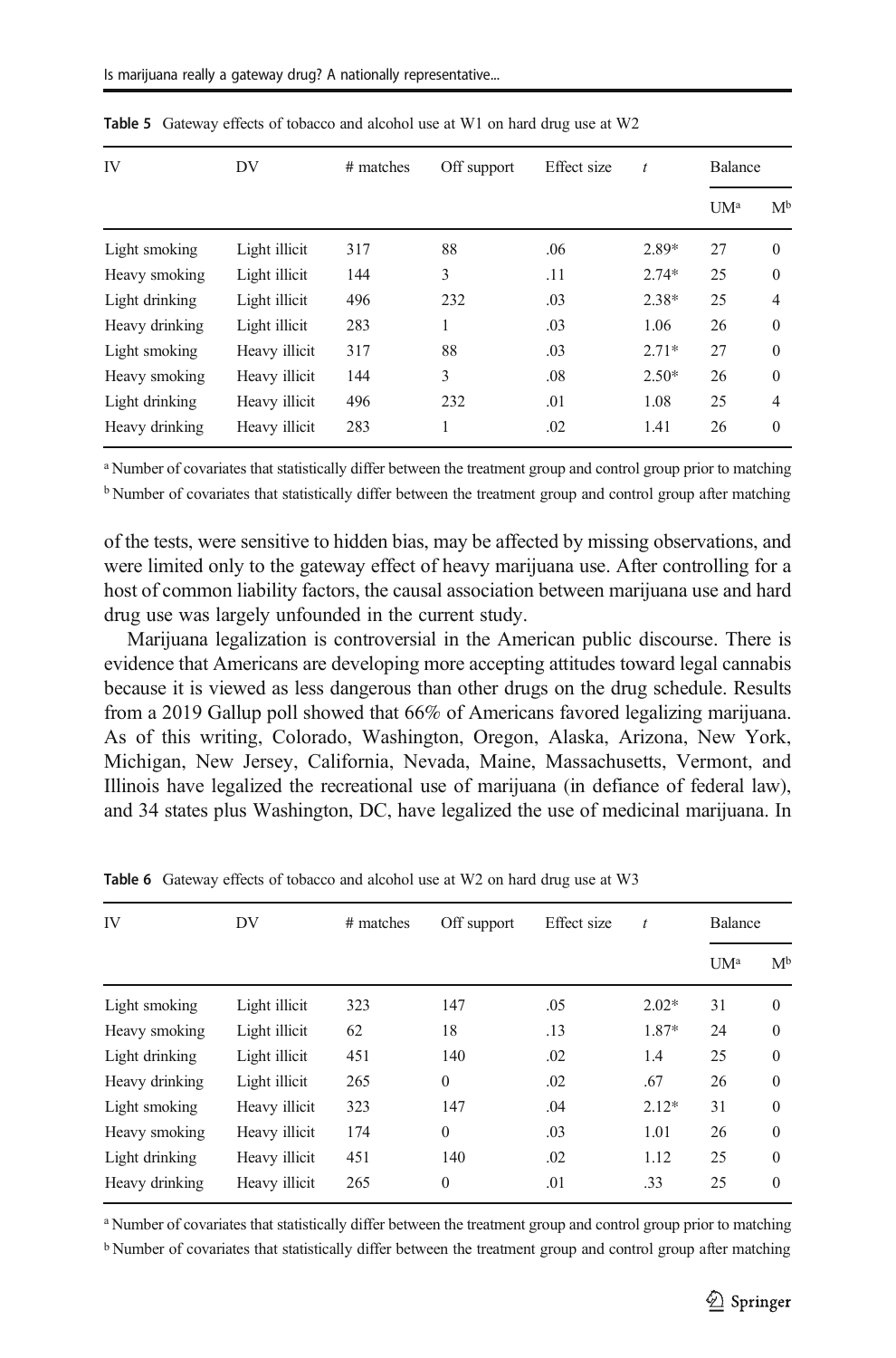short, there appears to be shifting attitudes in America about the acceptability of marijuana in recent years.

As attitudes toward marijuana among the American public change, policymakers should take note and enact legislation that suits the will of the public. As noted earlier, political discourse advocating marijuana prohibition commonly hinges on the assumption that marijuana causes hard drug use. The MGH is by far the most common justification for prohibiting the use of cannabis (Mosher and Akins [2014](#page-16-0)). However, the current study provides further evidence that common liability arguments are more in line with substance use patterns observed in the USA. What is more, legalizing marijuana would remove the subcultural aspects of common liability arguments which would further reduce the correlation between marijuana use and hard drug use. As such, attempts to restrict access to marijuana may not have the expected impact on reducing hard drug use. Additionally, the enforcement of laws that are viewed by most members of the public as illegitimate or unnecessary is likely to hurt the perceived legitimacy of the criminal justice system which, in turn, reduces the likelihood of voluntary compliance and cooperation from the public (Tyler [2006](#page-17-0)).

Further, the gateway hypothesis holds that licit substance use should precede marijuana use. The current study found greater support for this stage of substance use escalation. Alcohol is legal, widely used, easily accessible, and often celebrated. Generally, alcohol is a much more harmful substance to individuals and to society compared with marijuana (Nutt et al. [2010](#page-16-0)). A 2010 report prepared by the Independent Scientific Committee on Drugs and published in the *Lancet* found that, overall, alcohol was by far the most harmful drug to individual users and society. The study showed that alcohol was 3.6 times more harmful than marijuana. Additionally, the study found that tobacco was more harmful to the individual user and more harmful to society compared with marijuana, although only slightly. What is more, research suggests that the public and even police officers agree that marijuana is not more harmful or dangerous than alcohol (Jorgensen [2018](#page-16-0); Stylianou [2003\)](#page-17-0).

This study fills a methodological gap in testing the marijuana use explanations for escalation in substance use. In particular, propensity score matching offers a meaningful option when testing gateway-type hypotheses when true experimental conditions are not appropriate or viable. To the best of the authors' knowledge, this analysis is the first to use PSM to test the effect of marijuana use on hard drug use using nationally representative data. Future research should attempt to replicate the findings from this study using methods that allow for causal inference.

Although this study makes a contribution to our understanding of the MGH, several limitations need to be addressed. Several tests detailed above yielded fewer paired matches than desired (although the number of matched pairs was acceptable), most likely because relatively few respondents in the sample used hard drugs or used marijuana frequently. Additionally, the tests with the fewest matches were also the least precise models that did not achieve balance even after further relaxing specifications which resulted in even fewer matched pairs. Caution should be taken when interpreting the results from these tests as the specifications allowed more room for error and spurious findings. Another important limitation is the absence of biological, genetic, and physiological control variables. As noted in the literature review, biological forces do play a significant role in drug using behavior and addiction, and it could be the case that the findings from this study would be different had biological factors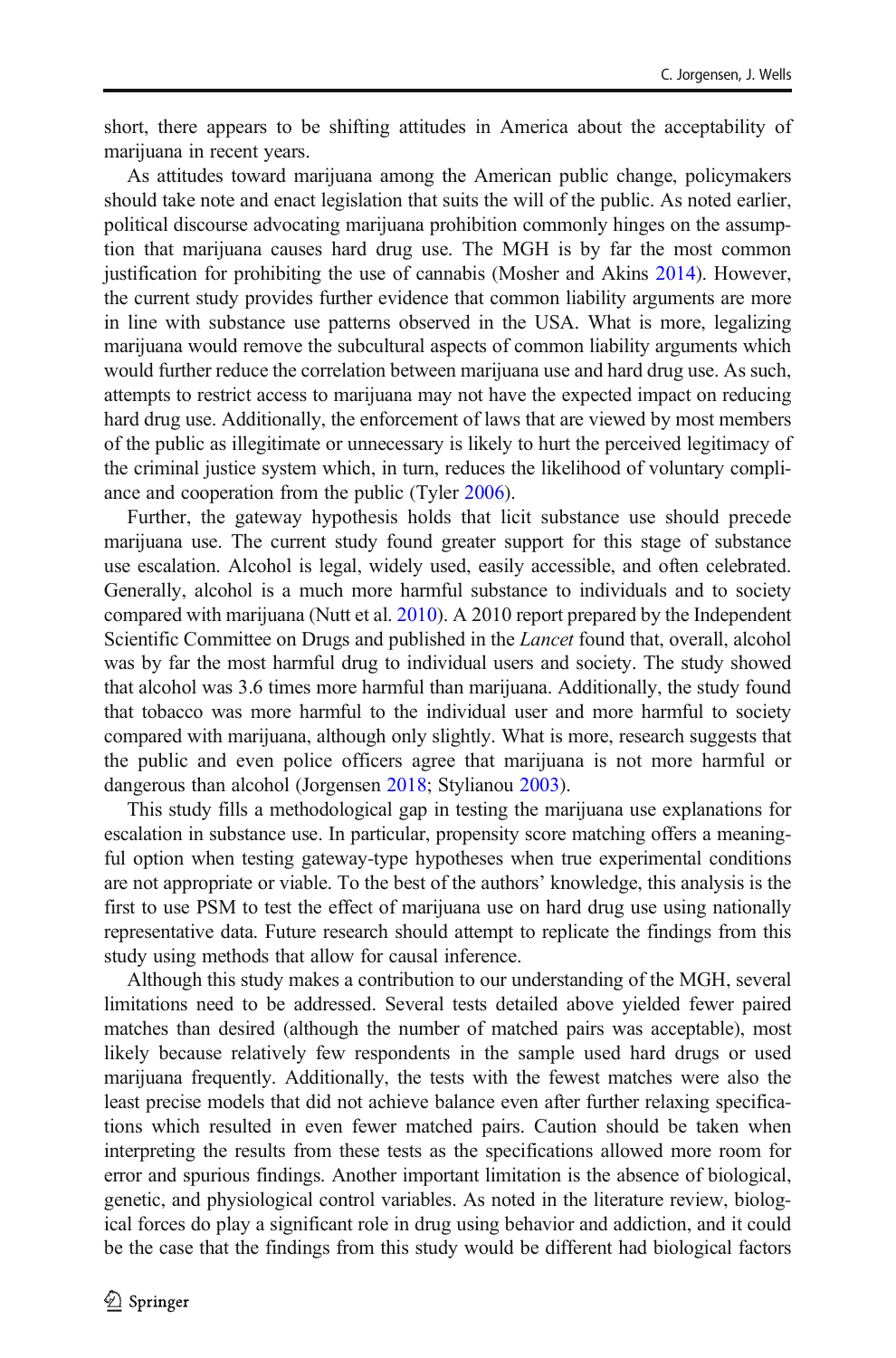been included in the analysis. In short, the models may suffer from omitted variable bias as not all possible "third" variables have been accounted for. However, these potential third variables being absent likely inflated the relationship between marijuana use and hard drug use which suggests that the significant findings from this study would not be as strong had these third variables been included. This further weakens the MGH argument. Future research should incorporate biologically informed variables into the vector of covariates in PSM models.

# Conclusion

In sum, the findings from the current study using PSM to test the MGH provide further support of previous research questioning the causal claims of the MGH. While there is strong support for correlation and sequencing in marijuana and hard drug use, correlation and sequencing alone cannot provide sufficient evidence for causality. Factors other than marijuana use such as genetic predisposition, peer associations, or access to the illicit drug market could be the primary causes of hard drug use instead of marijuana use itself. As such, any public policy that prohibits the use of marijuana in an attempt to curb hard drug use is unlikely to succeed. Policy makers should also consider the negative consequences of making a criminal out of an otherwise law-abiding pot smoker. Former President Carter once said in a [1977](#page-15-0) address to Congress, "the penalty for drug possession should not be more harmful to an individual than the use of the drug itself." It could be argued that this is the case for marijuana.

# Appendix 1. Vector of covariates

Gender Age Age squared Ethnicity Grade in school Ever been suspended from school Mother's education Father's education Neighborhood condition Urbanity Perception of living in a safe neighborhood How often respondents hang out with friends Relationship with the mother Relationship with the father Frequency of feeling depressed Drug use in the home Frequency of tobacco use Frequency of alcohol use Ever been high at school Frequency of vandalism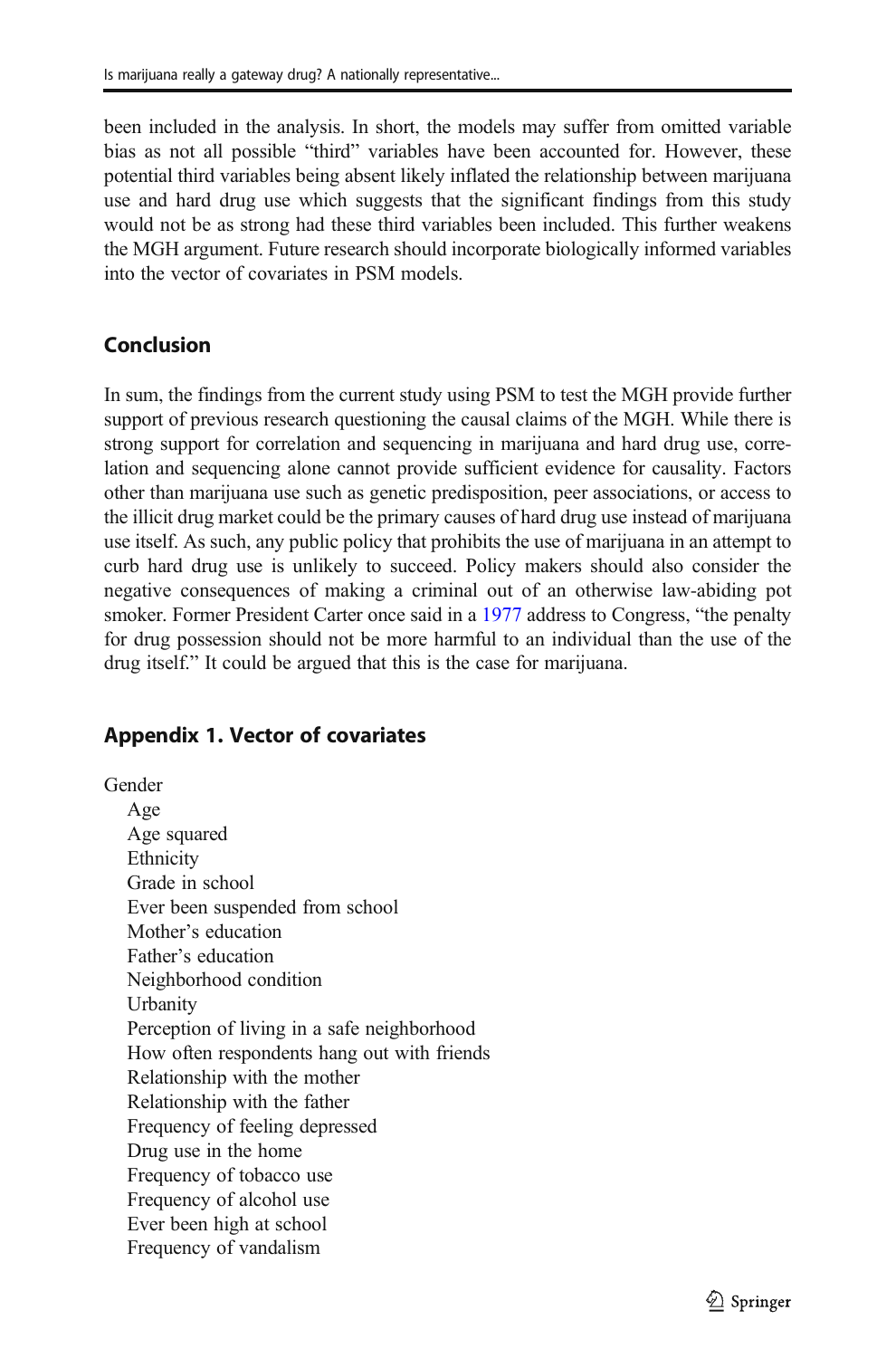<span id="page-15-0"></span>Importance of religion Frequency of prayer Suicidal feelings Perception of intelligence Reliance on gut feelings Frequency of being upset by difficult problems Perception of having good qualities Frequency of shoplifting Frequency of running away from home Frequency of burglary Frequency of robbery Frequency of selling drugs Frequency of taking part in a group fight Frequency of theft

Readers are advised to consult the Add Health website to view the survey item wording, response options, and descriptive statistics for each covariate at each wave of data collection. This information can be accessed via the links below:

<https://addhealth.cpc.unc.edu/documentation/codebooks/>

[https://addhealth.cpc.unc.edu/wp-content/uploads/docs/documentations/ACE\\_](https://addhealth.cpc.unc.edu/wp-content/uploads/docs/documentations/ACE_Instructions_2015-05-12_scd.pdf) [Instructions\\_2015-05-12\\_scd.pdf](https://addhealth.cpc.unc.edu/wp-content/uploads/docs/documentations/ACE_Instructions_2015-05-12_scd.pdf)

<https://addhealth.cpc.unc.edu/documentation/codebook-explorer/#/>

# **References**

- Apel, R., & Sweeten, G. (2010). Propensity score matching in criminology and criminal justice. In A. Piquero & D. Weisburd (Eds.), Handbook of quantitative criminology (pp. 543–560). New York, NY: Springer.
- Brook, J., Zhang, C., Leukefeld, C., Brook, D., Brook, J. S., Leukefeld, C. G., & Brook, D. W. (2016). Marijuana use from adolescence to adulthood: Developmental trajectories and their outcomes. Social Psychiatry & Psychiatric Epidemiology, 51(10), 1405–1415 <https://doi.org/10.1007/s00127-016-1229-0>.
- Carter, Jimmy. Drug abuse message to the Congress. August 2. (1977). Online by Gerhard Peters and John T. The American Presidency Project: Woolley [http://www.presidency.ucsb.edu/ws/?pid=7908.](http://www.presidency.ucsb.edu/ws/?pid=7908)
- Castellanos-Ryan, N., Pingault, J.-B., Parent, S., Vitaro, F., Tremblay, R. E., & Séguin, J. R. (2017). Adolescent cannabis use, change in neurocognitive function, and high-school graduation: A longitudinal study from early adolescence to young adulthood. Development and Psychopathology, 29(04), 1253– 1266 <https://doi.org/10.1017/S0954579416001280>.
- Choo, T., Roh, S., & Robinson, M. (2008). Assessing the "gateway hypothesis" among middle and high school students in Tennessee. Journal of Drug Issues; Thousand Oaks, 38(2), 467–492.
- Cleveland, H. H., & Wiebe, R. P. (2008). Understanding the association between adolescent marijuana use and later serious drug use: Gateway effect or developmental trajectory? Development and Psychopathology; Cambridge, 20(2), 615–632 [http://dx.doi.org.libproxy.boisestate.edu/10.1017/](http://dx.doi.org.libproxy.boisestate.edu/10.1017/S0954579408000308) [S0954579408000308](http://dx.doi.org.libproxy.boisestate.edu/10.1017/S0954579408000308).
- Cooper, J. A., Collins, P. A., & Walsh, A. (2016). Understanding and using statistics for criminology and criminal justice. NY, NY: Oxford University Press.
- Degenhardt, L., Chiu, W. T., Conway, K., Dierker, L., Glantz, M., Kalaydjian, A., et al. (2009). Does the 'gateway' matter? Associations between the order of drug use initiation and the development of drug dependence in the National Comorbidity Study Replication. Psychological Medicine, 39(1), 157–167 <https://doi.org/10.1017/S0033291708003425>.
- Deza, M. (2015). Is there a stepping stone effect in drug use? Separating state dependence from unobserved heterogeneity within and between illicit drugs. Journal of Econometrics, 184(1), 193–207 [https://doi.org/](https://doi.org/10.1016/j.jeconom.2014.08.005) [10.1016/j.jeconom.2014.08.005](https://doi.org/10.1016/j.jeconom.2014.08.005).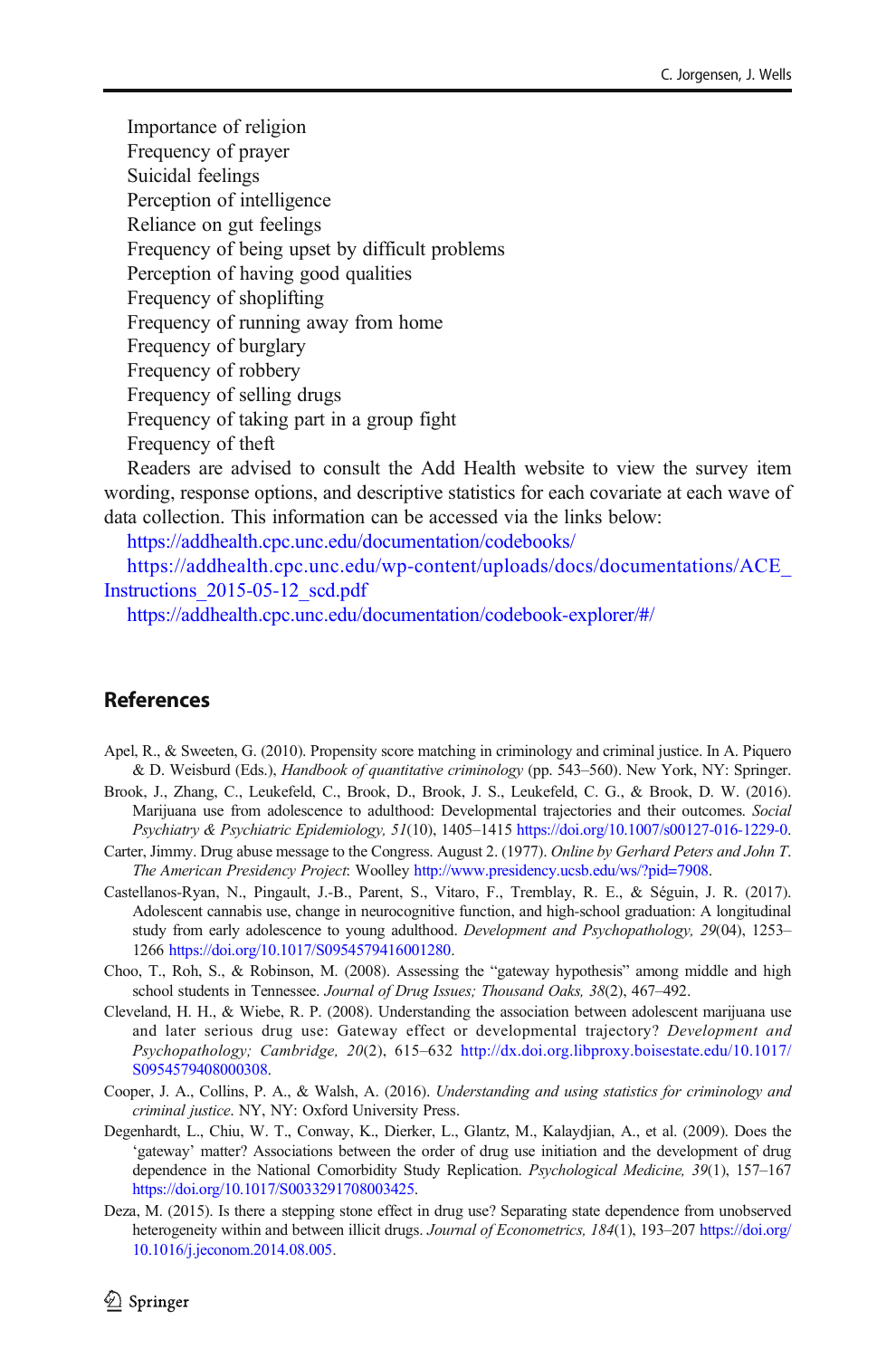- <span id="page-16-0"></span>Fergusson, D. M., & Boden, J. M. (2008). Cannabis use and later life outcomes. Addiction, 103(6), 969–976 [https://doi.org/10.1111/j.1360-0443.2008.02221.x.](https://doi.org/10.1111/j.1360-0443.2008.02221.x)
- Fergusson, D. M., & Horwood, L. J. (2000). Does cannabis use encourage other forms of illicit drug use? Addiction, 95(4), 505–520 <https://doi.org/10.1046/j.1360-0443.2000.9545053.x>.
- Fergusson, D. M., Boden, J. M., & Horwood, L. J. (2006). Cannabis use and other illicit drug use: testing the cannabis gateway hypothesis. Addiction, 101(4), 556–569 <https://doi.org/10.1111/j.1360-0443.2005.01322.x>.
- Fergusson, D., Boden, J., Horwood, L., Fergusson, D. M., Boden, J. M., & Horwood, L. J. (2015). Psychosocial sequelae of cannabis use and implications for policy: findings from the Christchurch Health and Development Study. Social Psychiatry & Psychiatric Epidemiology, 50(9), 1317–1326 [https://doi.org/10.1007/s00127-015-1070-x.](https://doi.org/10.1007/s00127-015-1070-x)
- Gillespie, N. A., Neale, M. C., & Kendler, K. S. (2009). Pathways to cannabis abuse: A multi-stage model from cannabis availability, cannabis initiation, and progression to abuse. Addiction (Abingdon, England), 104(3), 430–438 <https://doi.org/10.1111/j.1360-0443.2008.02456.x>.
- Golub, A., & Johnson, B. D. (2002). The misuse of the 'Gateway Theory' in US policy on drug abuse control: A secondary analysis of the muddled deduction. International Journal of Drug Policy, 13(1), 5–19 [https://](https://doi.org/10.1016/S0955-3959) [doi.org/10.1016/S0955-3959\(](https://doi.org/10.1016/S0955-3959)01)00111-6.
- Gottfredson, M. R., & Hirschi, T. (1990). A general theory of crime. Stanford University Press.
- Guo, S., & Fraser, M. (2009). Propensity Score Analysis: Statistical Methods and Applications. Thousand Oaks, CA: Sage.
- Hall, W., & Lynskey, M. (2005). Is cannabis a gateway drug? Testing hypotheses about the relationship between cannabis use and the use of other illicit drugs. Drug & Alcohol Review, 24(1), 39–48.
- Heckman, J. J., & Hotz, J. (1989). Choosing among alternative non-experimental methods for estimating the impact of social programs: The case of manpower training. Journal of the American Statistical Association, 84, 862/874.
- Horwood, L. J., Fergusson, D. M., Hayatbakhsh, M. R., Najman, J. M., Coffey, C., Patton, G. C., et al. (2010). Cannabis use and educational achievement: Findings from three Australasian cohort studies. Drug and Alcohol Dependence, 110(3), 247–253 <https://doi.org/10.1016/j.drugalcdep.2010.03.008>.
- Jorgensen, C. (2018). Badges and bongs: Police officers' attitudes toward drugs. Sage Open, (Oct. 2018).
- Kandel, D. (1975). Stages in Adolescent Involvement in Drug Use. Science, 190(4217), 912-914.
- Kandel, D. B. (2003). Does marijuana use cause the use of other drugs? JAMA, 289, 482–483.
- Kupzyk, K. A., & Beal, S. J. (2017). Advanced issues in propensity scores: Longitudinal and missing data. Journal of Early Adolescence, 37, 59–84.
- Lessem, J. M., Hopfer, C. J., Haberstick, B. C., Timberlake, D., Ehringer, M. A., Smolen, A., & Hewitt, J. K. (2006). Relationship between adolescent marijuana use and young adult illicit drug use. Behavior Genetics, 36(4), 498–506 <https://doi.org/10.1007/s10519-006-9064-9>.
- Lynskey, M., & Hall, W. (2000). The effects of adolescent cannabis use on educational attainment: A review. Addiction, 95(11), 1621–1630 <https://doi.org/10.1046/j.1360-0443.2000.951116213.x>.
- Lynskey, M. T., Heath, A. C., Bucholz, K. K., Slutske, W. S., Madden, P. A. F., Nelson, E. C., et al. (2003). Escalation of drug use in early-onset cannabis users vs co-twin controls. JAMA, 289(4), 427–433 [https://](https://doi.org/10.1001/jama.289.4.427) [doi.org/10.1001/jama.289.4.427.](https://doi.org/10.1001/jama.289.4.427)
- Melberg, H. O., Jones, A. M., & Bretteville-Jensen, A. L. (2010). Is cannabis a gateway to hard drugs? Empirical Economics, 38(3), 583–603.
- Morral, A. R., McCaffrey, D. F., & Paddock, S. M. (2002). Reassessing the marijuana gateway effect. Addiction, 97, 1493–1504.
- Mosher, C., & Akins, S. (2014). Drugs and drug policy: The control of consciousness alternation (2nd ed.). Thousand Oaks, CA: Sage.
- Nguyen, T. Q., Ebnesajjad, C., Stuart, E. A., Kennedy, R. D., & Johnson, R. M. (2019). Does marijuana use at ages 16-18 predict initiation of daily cigarette smoking in late adolescence and early adulthood? A propensity score analysis of Add Health data. Prevention Science, 20, 246–256.
- Nkansah-Amankra, S., & Minelli, M. (2016). "Gateway hypothesis" and early drug use: Additional findings from tracking of population-based sample of adolescence to adulthood. Preventative Medicine Reports, 4, 134–141.
- Nutt, D. J., King, L. A., & Phillips, L. D. (2010). Drug harms in the UK: A multicriteria decision analysis. Lancet, 376, 1558–1565.
- O'Brien, M. S., Comment, L. A., Liang, K. Y., & Anthony, J. C. (2012). Does cannabis onset trigger cocaine onset? A case-crossover approach. International Journal of Methods in Psychiatric Research, 21(1), 66– 75 <https://doi.org/10.1002/mpr.359>.
- Rebellon, C. J., & Gundy, K. V. (2006). Can social psychological delinquency theory explain the link between marijuana and other illicit drug use? A Longitudinal Analysis of the Gateway Hypothesis. Journal of Drug Issues; Thousand Oaks, 36(3), 515–539.